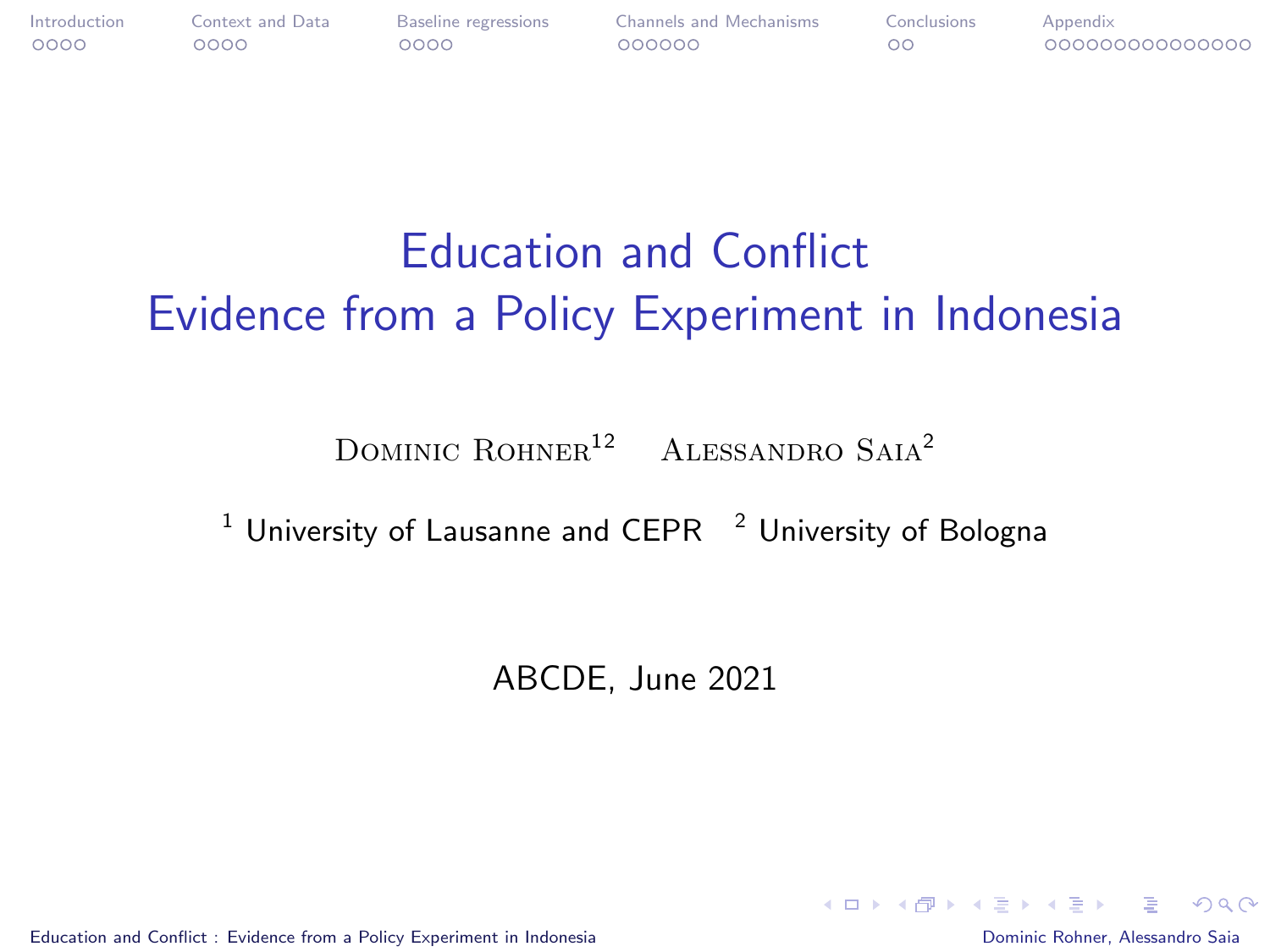<span id="page-1-0"></span>

00000000000000

## **Motivation**

### Education and conflict

- What policies can curb conflict?
- Widespread believe that education could foster peace and stability held by journalists and NGOs alike ...
- ... but education may also boost revolt ... .

### A still open question

- Lack of causal evidence
- Channels and mechanisms are unexplored

后

 $\Omega$ 

イロメ イ何 トイヨ トイヨメ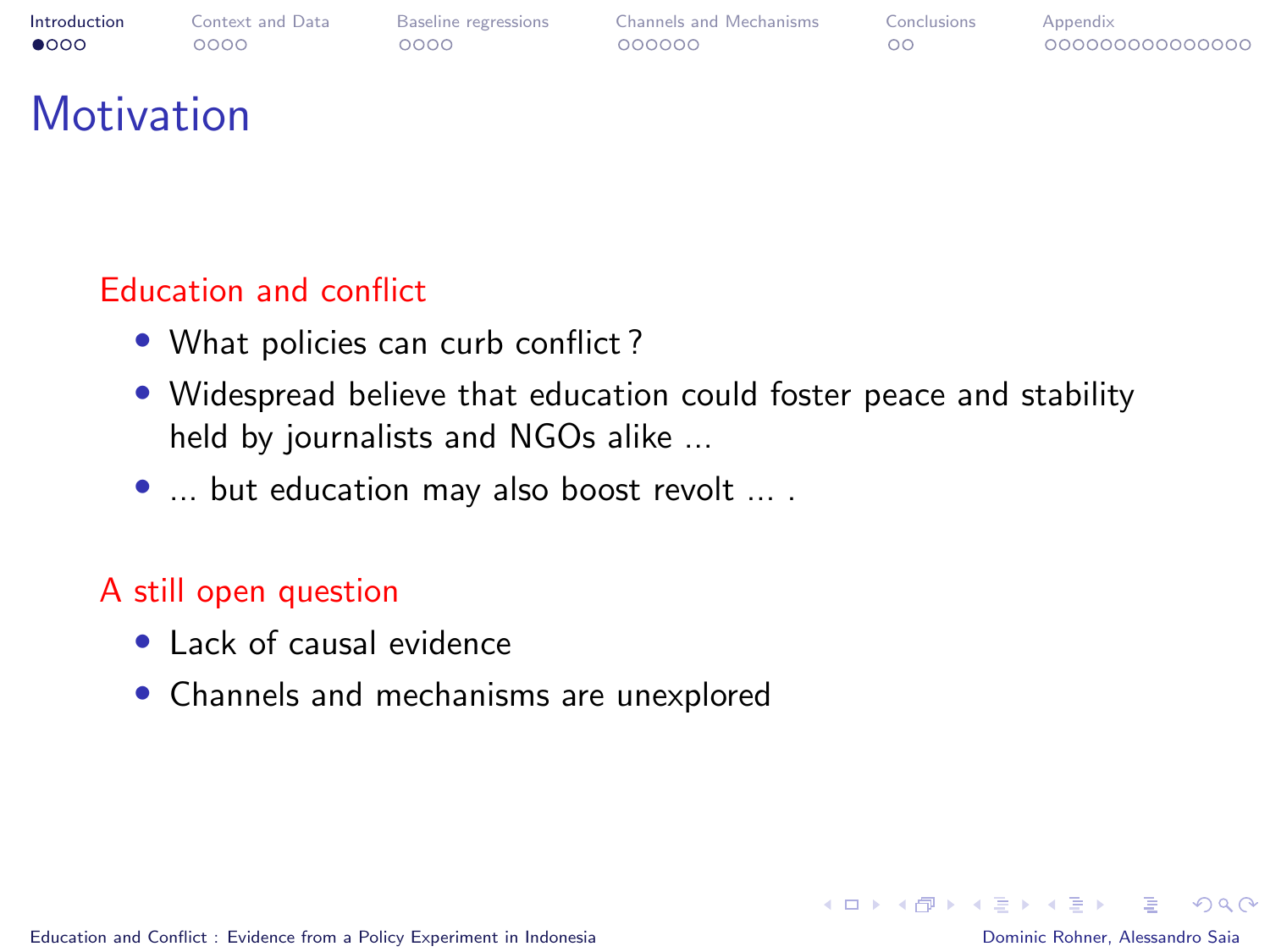

- We exploit the INPRES school construction program in Indonesia taking place from 1974 to 1978
	- $\rightarrow$  Has been studied by several papers in the past (e.g. by Duflo, 2001), but never related to conflict
	- $\rightarrow$  We carry out a Difference-in-Difference analysis
- We had to collect our own conflict data, drawing on information from over 820,000 newspaper pages
	- $\rightarrow$  Our panel dataset contains 289 districts (Kabupate) over 40 years, resulting in 11,560 observations.
- We study potential channels of transmission
	- $\rightarrow$  Using census and survey data from various sources ...  $\rightarrow$  ... we are able to distinguish economic mechanisms and channels linked to religious cleavages イロメ イ団 メイヨメ イヨメ 一番

 $\Omega$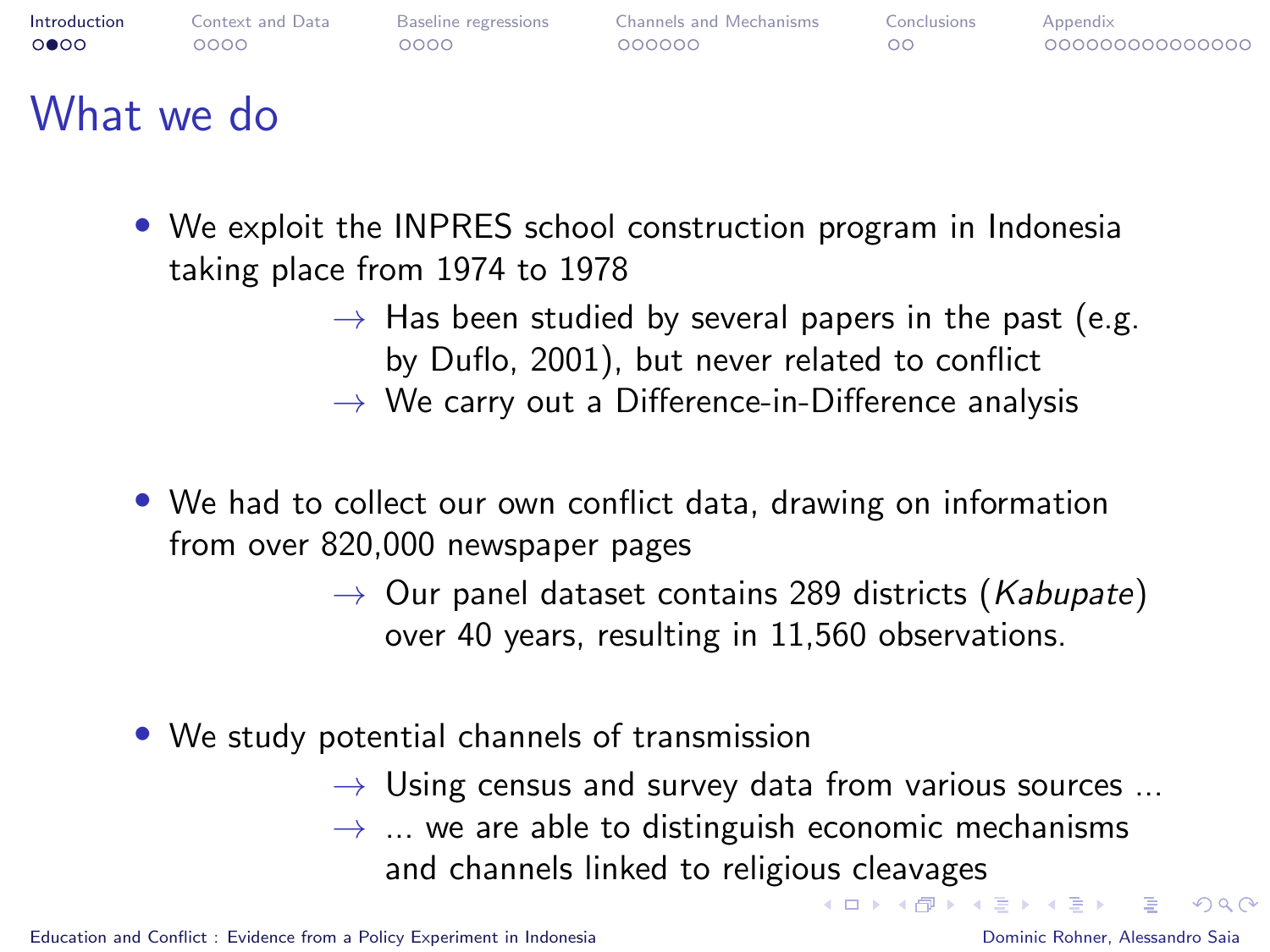<span id="page-3-0"></span>

- Finding  $#1$ . Education reduces the likelihood of conflict
	- $\rightarrow$  Findings robust to a wide array of robustness checks
	- $\rightarrow$  Quantitatively important, as one school more per 1000 children can several years after the program's end reduce the baseline conflict risk by more than half.
- Finding  $#2$ . The beneficial effect of education increases over time
- Finding  $#3$ . Both economic and societal channels of transmission matter
	- $\rightarrow$  Effect of schooling magnified in places with higher returns to schooling and bigger religious polarization
	- $\rightarrow$  Education increases religious tolerance and local community action, but not by lowering religiosity

**KORK ERREPADA ADA KOR**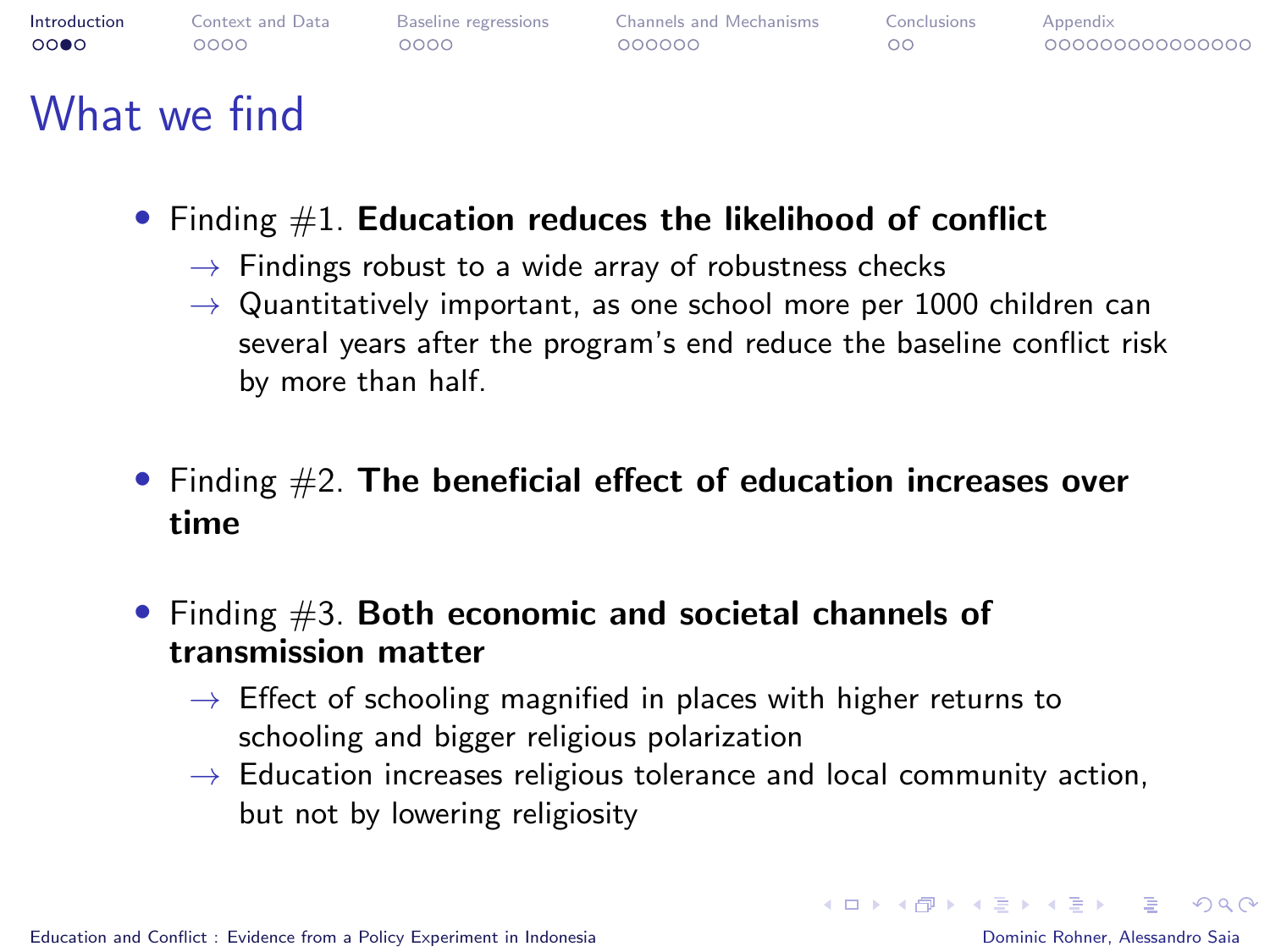<span id="page-4-0"></span>

| Introduction | Context and Data | Baseline regressions | <b>Channels and Mechanisms</b> | Conclusions | Appendix        |
|--------------|------------------|----------------------|--------------------------------|-------------|-----------------|
| 000          | ೦೦೦೦             | 0000                 | 000000                         | ററ          | 000000000000000 |

## Related Literature [Short]

- Pooled cross-country regressions find that education correlates negatively with conflict (Collier and Hoeffler, 2004 ; Thyne, 2006).
- Education and individual-level outcomes :
	- $\rightarrow$  Educated people less likely to enlist in armed rebellion  $(Humphrevs and Weinstein (2008)$ ; Tezcür  $(2016)$ ).
	- $\rightarrow$  Education also associated to  $\rightarrow$
	- $\rightarrow$  ... bigger taste for cultural diversity (Hainmueller and Hiscox (2007) ; Roth and Sumarto (2015)),
	- $\rightarrow$  ... and more civic involvement (see Dee (2004); Milligan et al. (2004) ; Wantchekon et al. (2014) ; Campante and Chor (2012, 2014) ; Friedman et al. (2016))
- Other papers studying school construction in Indonesia, but unrelated to conflict : Duflo (2001) ; Duflo (2004) ; Breierova and Duflo (2004) ; Somanathan (2008) ; Roth and Sumarto (2015) ; Ashraf et al. (2016) ; Martinez-Bravo (2017).

### Our contributions :

**1** First paper studying causal impact of education on conflict **2** Provide novel evidence [of](#page-3-0) specific channels of t[ra](#page-5-0)[ns](#page-3-0)[m](#page-4-0)[is](#page-5-0)[si](#page-0-0)[o](#page-1-0)[n](#page-4-0)

[Education and Conflict : Evidence from a Policy Experiment in Indonesia](#page-0-0) **Dominic Rohner, Alessandro Saia** Dominic Rohner, Alessandro Saia

 $\Omega$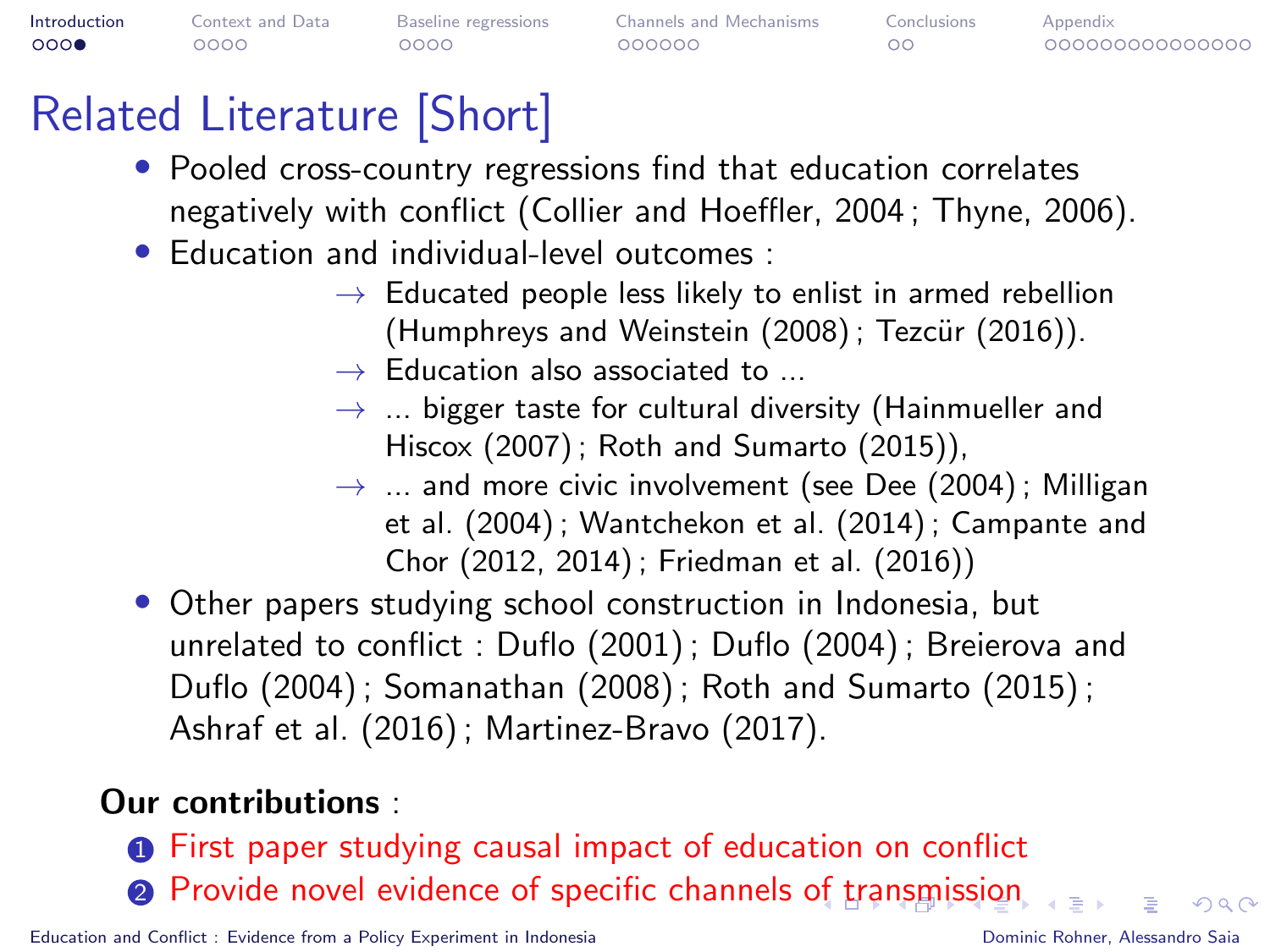<span id="page-5-0"></span>

### Historical Context - INPRES Program

- Between 1973-1974 and 1978-1979, more than 61,000 primary schools were built, more than doubling the number of schools in Indonesia.
- Enrollment rates among children aged 7 to 12 increasing from 69 percent in 1973 to 83 percent by 1978
- Designed by the central government
- Stipulating that the number of schooling places to be built had to be roughly proportional to school-aged children not enrolled before the program

 $\Omega$ 

イロメ イタメ イモメ イモメー ヨー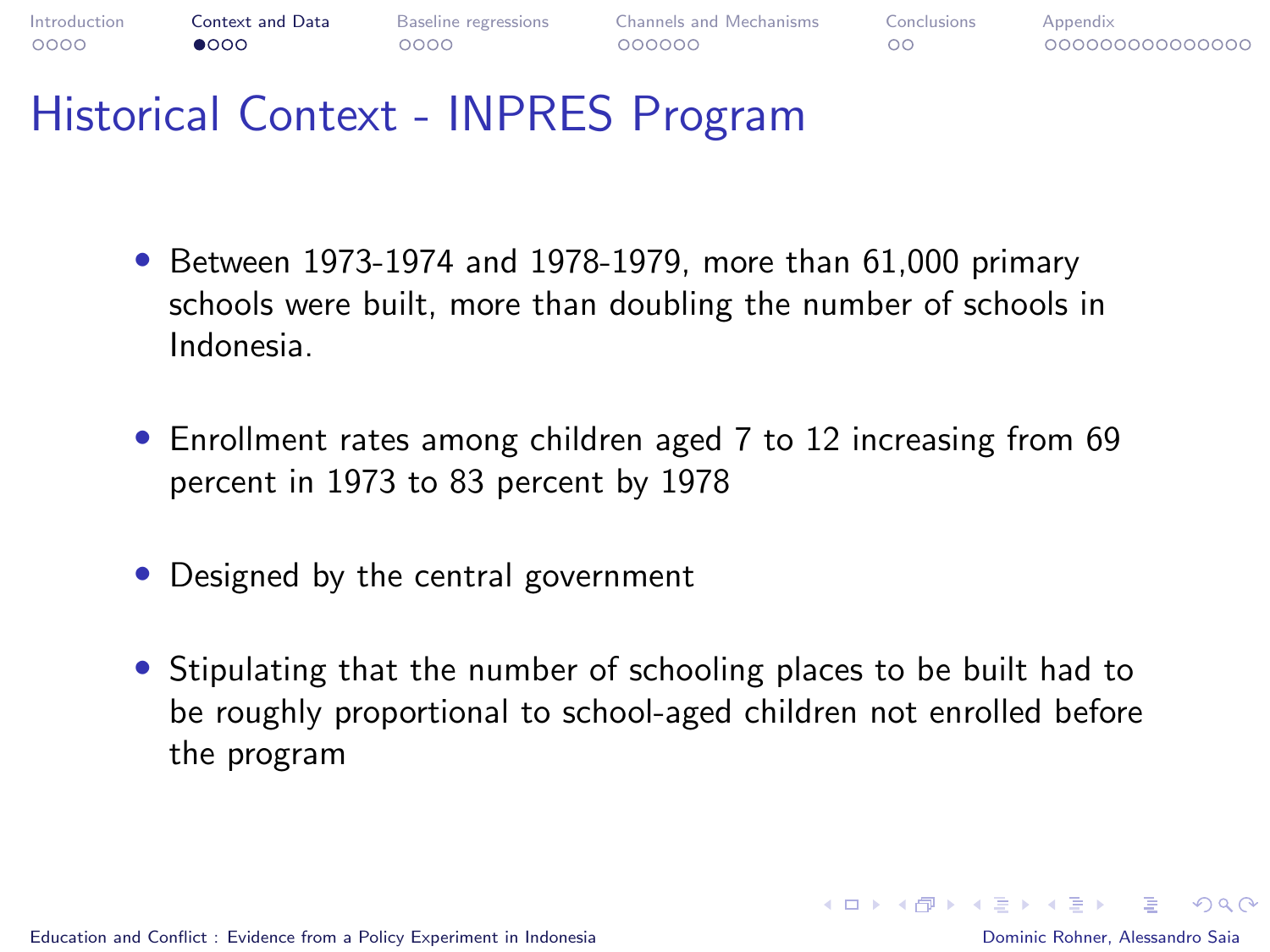

### Historical Context -Conflict

- A former Dutch colony, Indonesia has won independence in 1949.
- Great ethnic and religious diversity
- During sample period 1955-1994 substantial amount of conflict, with heterogenous causes
	- $\rightarrow$  Separatist rebellions (Aceh, Western Sumatra, North Sulawesi, Darul Islam in West Java, Free Papua Movement, Maluku, Timor Leste)
	- $\rightarrow$  Anti-communist purges
	- $\rightarrow$  Religious / ethnic violence (e.g. riots in Tanjung Priok)

[Education and Conflict : Evidence from a Policy Experiment in Indonesia](#page-0-0) Dominic Rohner, Alessandro Saia

 $\Omega$ 

 $\mathbf{E} = \mathbf{A} \oplus \mathbf{B} + \mathbf{A} \oplus \mathbf{B} + \mathbf{A} \oplus \mathbf{B} + \mathbf{A} \oplus \mathbf{B} + \mathbf{A} \oplus \mathbf{B} + \mathbf{A} \oplus \mathbf{B} + \mathbf{A} \oplus \mathbf{B} + \mathbf{A} \oplus \mathbf{B} + \mathbf{A} \oplus \mathbf{B} + \mathbf{A} \oplus \mathbf{B} + \mathbf{A} \oplus \mathbf{B} + \mathbf{A} \oplus \mathbf{B} + \mathbf{A} \oplus \mathbf{B} + \mathbf{A$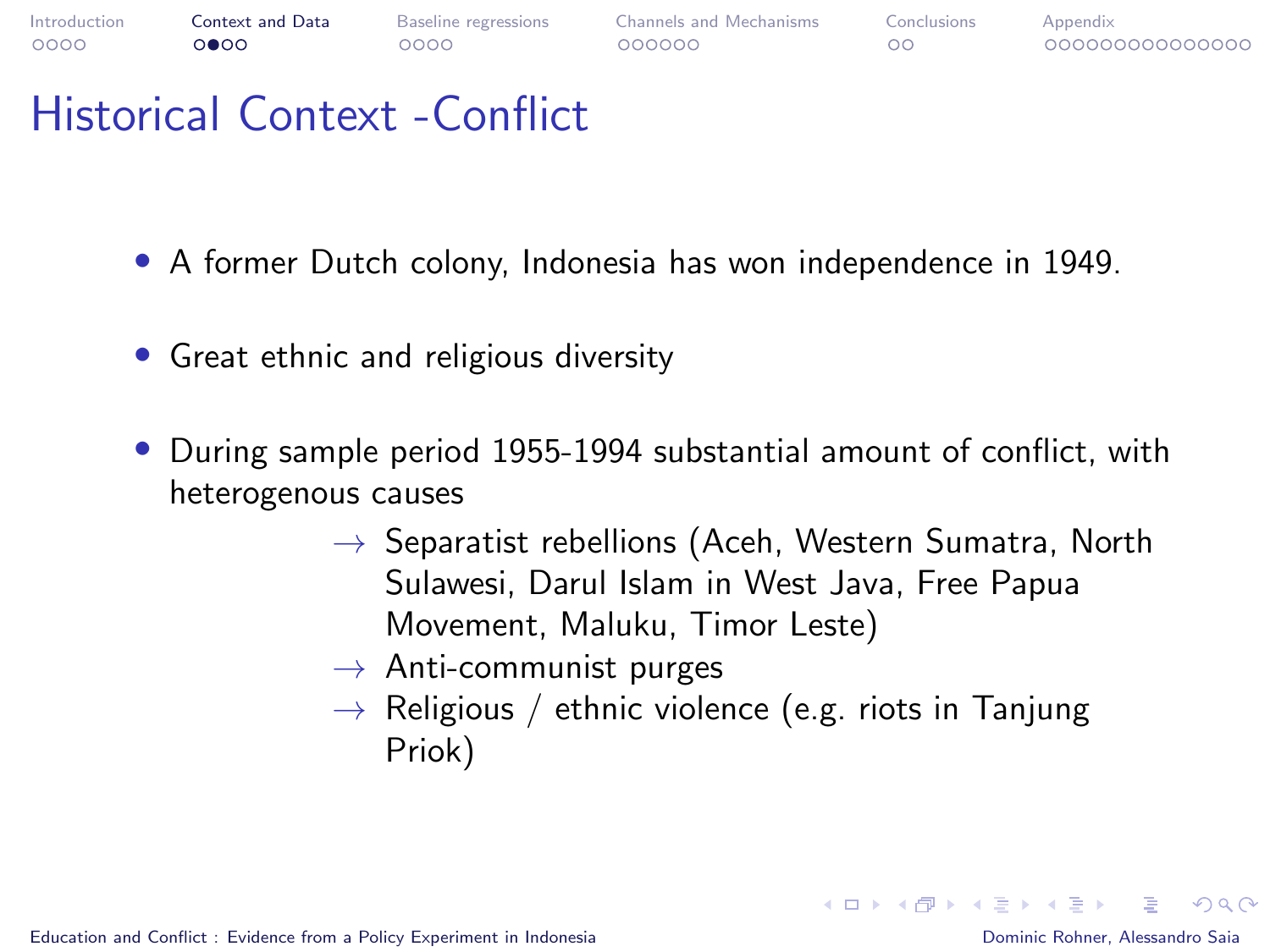

### Construction of Conflict Variables from Newspaper Data I

- No existing disaggregate conflict data reaches far enough back
- Main data source Sydney Morning Herald (SMH)
	- $\rightarrow$  Digital archive with unlimited access and reaching far enough back in time
	- $\rightarrow$  Founded in 1831, the SMH is the oldest continuously published newspaper in Australia
	- $\rightarrow$  High quality and readership of roughly half a million people
	- $\rightarrow$  No particular political bias
	- $\rightarrow$  Australian news quite detailed coverage of Indonesia
- Robustness analysis with Canberra Time and with existing conflict datasets (GDELT, ICEWS, NVMS).

KEL KALK KELKELKAN KELK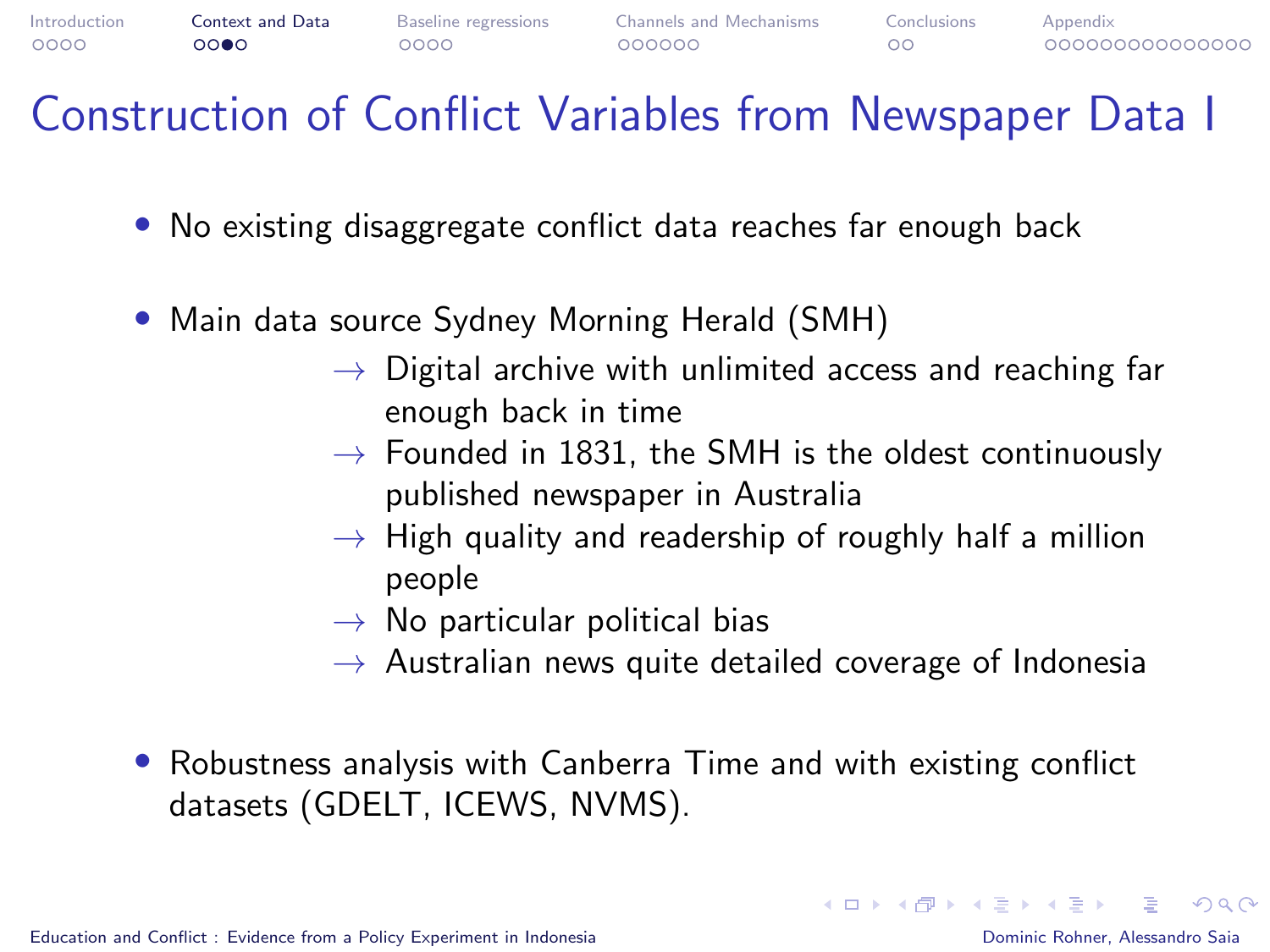

Construction of Conflict Variables from Newspaper Data II

- <span id="page-8-0"></span>• We searched over 820,000 articles available in SMH archive and downloaded all those containing at least once the word "Indonesia" (the resulting set of articles was of around 34,000).
- Use of natural language processing algorithms to analyse the content of all articles, storing all sentences where at least one conflict related term was present.
- Apply Named Entity Recognition algorithm to identify all locations referred to, and then matched locations to geo-coordinates.
- In 86 percent of cases GDELT and SMH have the same value, while GDELT and ICEWS only have the same value in 71 percent of cases.  $\rightarrow$  [Graphically](#page-35-1)

 $\Omega$ 

イロン イ何ン イヨン イヨン・ヨー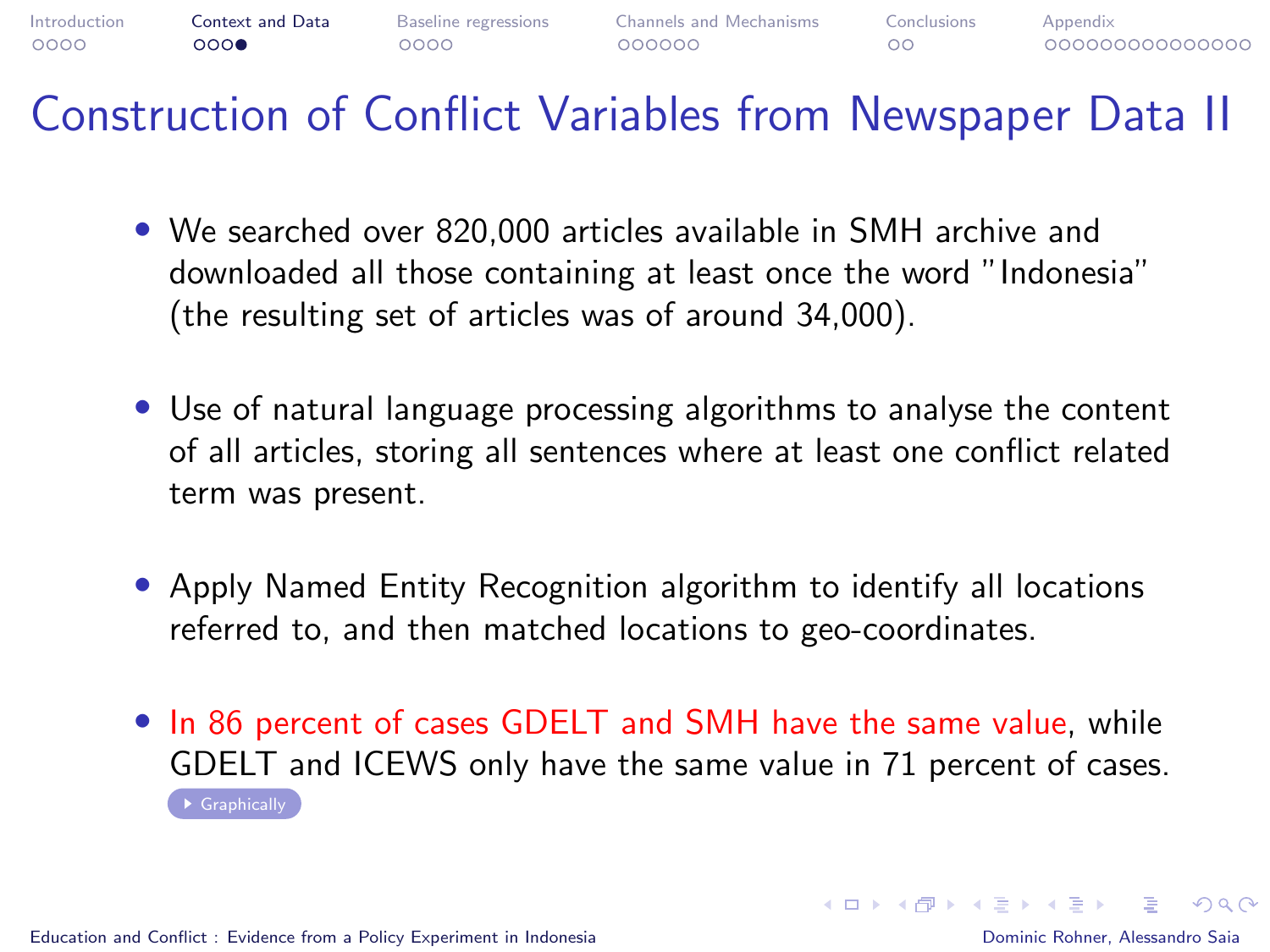### <span id="page-9-0"></span>Identification Strategy and Common pre-trend

We will exploit the differential boost in education across districts and study whether more intense school construction under INPRES has led to a relative decline of conflict with respect to other districts less affected by INPRES

Figure – Intensity of INPRES school construction and conflict events



Education and GeonLinearFprehenenfrpme-Mali&hmeeneventervalsdormainad conntict events over pre-1978 and post-1978 permans?MannalLespandro Saia

 $\Omega$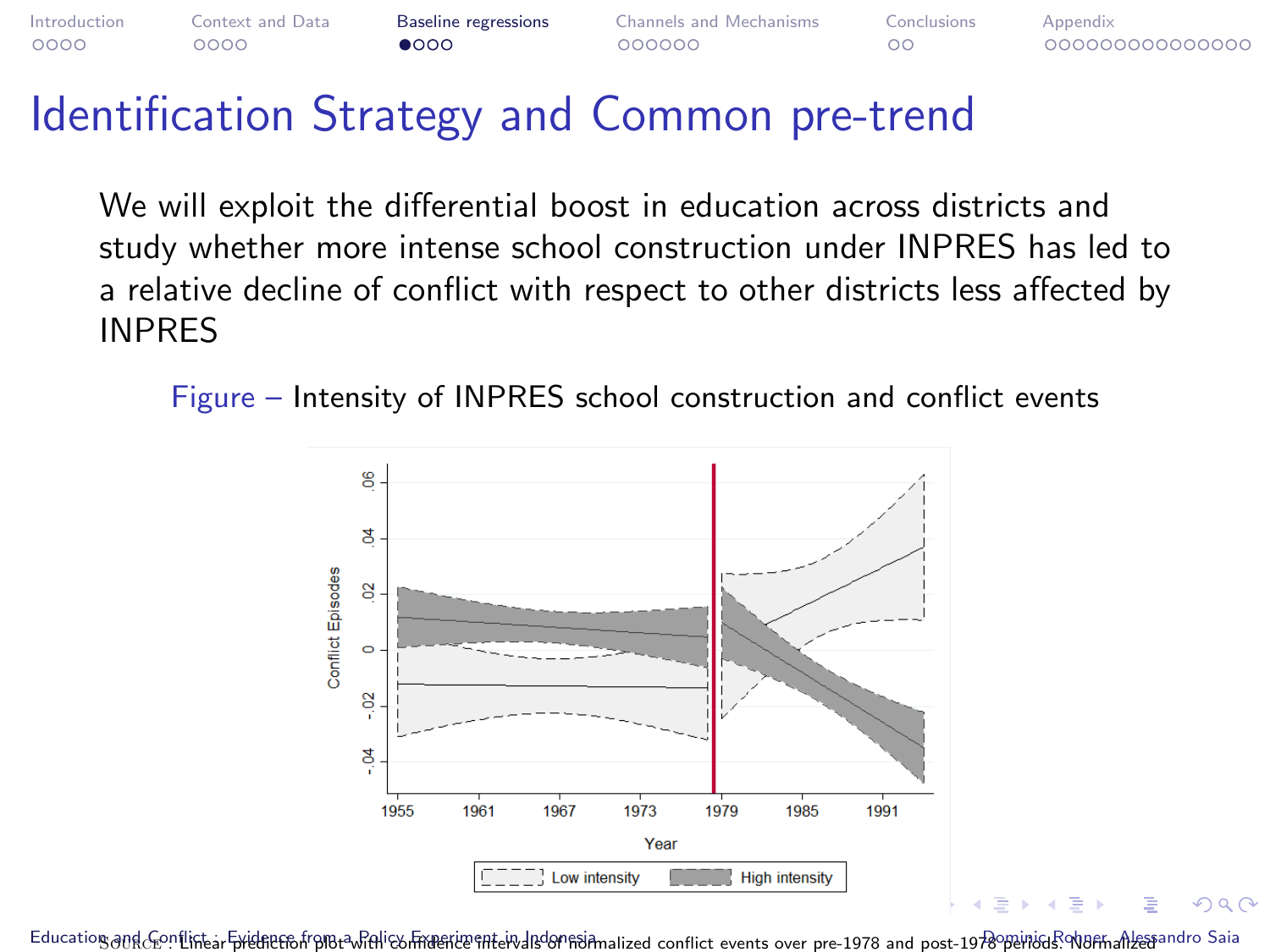| Introduction | Context and Data | <b>Baseline regressions</b> | Channels and Mechanisms | Conclusions | Appendix        |
|--------------|------------------|-----------------------------|-------------------------|-------------|-----------------|
| 0000         | ററററ             | റ∩ൈ                         | 000000                  | ററ          | 000000000000000 |

### Regression equation I

The dataset covers 289 districts (Kabupate in Indonesian) across 26 provinces over the period 1955-1994.

$$
Conflict_{it} = \alpha + \beta \frac{\# SchoolsBuild}{\#Children} \underset{i}{*} Post1978_t + FE_i + FE_t + \epsilon_{it}.
$$

- Conflict<sub>it</sub> is a dummy for violent event in district *i* in year t
- $\bullet$   $(\#SchoolsBuilder/\#Children)_i$  is number of primary schools constructed under the INPRES program
- Dummy  $Post1978<sub>t</sub>$  takes a value of 1 for the first year when we expect the program to deplete major effects
- Always district fixed effects ( $FE_i$ ) and year fixed effects ( $FE_i$ ) included. In some specifications district-specific linear time trends and Province times year fixed effects ( $FE_{pt}$ )
- Standard errors are clustered at the level of the 289 districts

 $\Omega$ 

 $\mathbf{C} = \mathbf{A} \in \mathbf{B} \times \mathbf{A} \in \mathbf{B} \times \mathbf{A} \times \mathbf{B} \times \mathbf{A} \times \mathbf{B} \times \mathbf{A} \times \mathbf{B} \times \mathbf{A} \times \mathbf{B} \times \mathbf{A} \times \mathbf{B} \times \mathbf{A} \times \mathbf{B} \times \mathbf{A} \times \mathbf{B} \times \mathbf{A} \times \mathbf{B} \times \mathbf{A} \times \mathbf{B} \times \mathbf{A} \times \mathbf{B} \times \mathbf{A} \times \mathbf{B} \times \mathbf{A$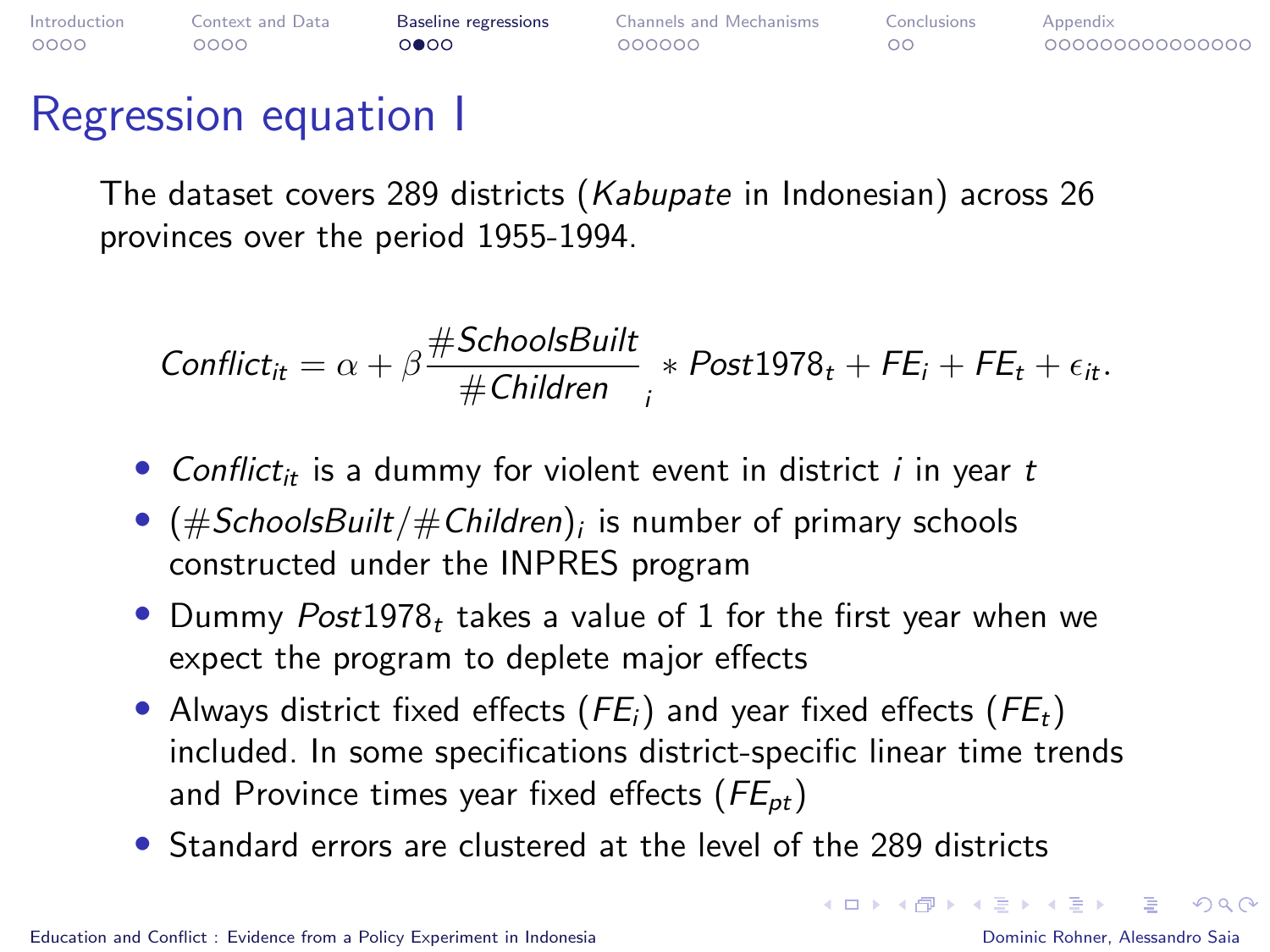### Baseline Results I

#### Table – Main Results

| Dep. Variable : Conflict Episode <sub>it</sub>                                                     | (1)                       | (2)                     | (3)                       | (4)              | (5)           | (6)           |
|----------------------------------------------------------------------------------------------------|---------------------------|-------------------------|---------------------------|------------------|---------------|---------------|
| # Inpres Schools / N. Children $(1.000)$ * Post-1978<br># Schools / N. Children * Years since 1978 | $-0.0127***$<br>(0.00448) | $-0.0101*$<br>(0.00573) | $-0.0173***$<br>(0.00610) | $-0.00146***$    | $-0.00175***$ | $-0.00305***$ |
|                                                                                                    |                           |                         |                           | (0.000421)       | (0.000654)    | (0.000705)    |
| Observations                                                                                       | 11.560                    | 11.560                  | 11.560                    | 11.560           | 11.560        | 11.560        |
| R-squared                                                                                          | 0.345                     | 0.450                   | 0.506                     | 0.346            | 0.450         | 0.506         |
| Kabupate FEs                                                                                       | Yes                       | Yes                     | Yes                       | Yes              | Yes           | Yes           |
| Year FEs                                                                                           | Yes                       | Yes                     | <b>Yes</b>                | Yes              | Yes           | Yes           |
| Kabupate Linear Trend                                                                              | No                        | Yes                     | Yes                       | No.              | Yes           | Yes           |
| Prov * Year FEs                                                                                    | No                        | No                      | Yes                       | No               | No            | Yes           |
| Mean Dependent Variable                                                                            | .08                       | .08                     | .08                       | .08 <sub>0</sub> | .08           | .08           |
| Mean # INPRES Schools per Children                                                                 | 2.35                      | 2.35                    | 2.35                      | 2.35             | 2.35          | 2.35          |

Notes : Dependent variable is a dummy that takes value 1 when a violent event in district i in year t is observed. The variable (#SchoolsBuilt/#Children); represents the number of primary schools constructed under the INPRES program. Dummy Post1978, takes a value of 1 for all years after 1978. The variable defined as Years since 1978 until 1978 takes value 0, in 1979 takes value 1, in 1980 takes value 2, and so on. Standard errors are clustered at the level of the 289 districts (kabupate). \*\*\* Significant at the 1% level, \*\* at the 5% level, \* at the 10%.

后

 $\Omega$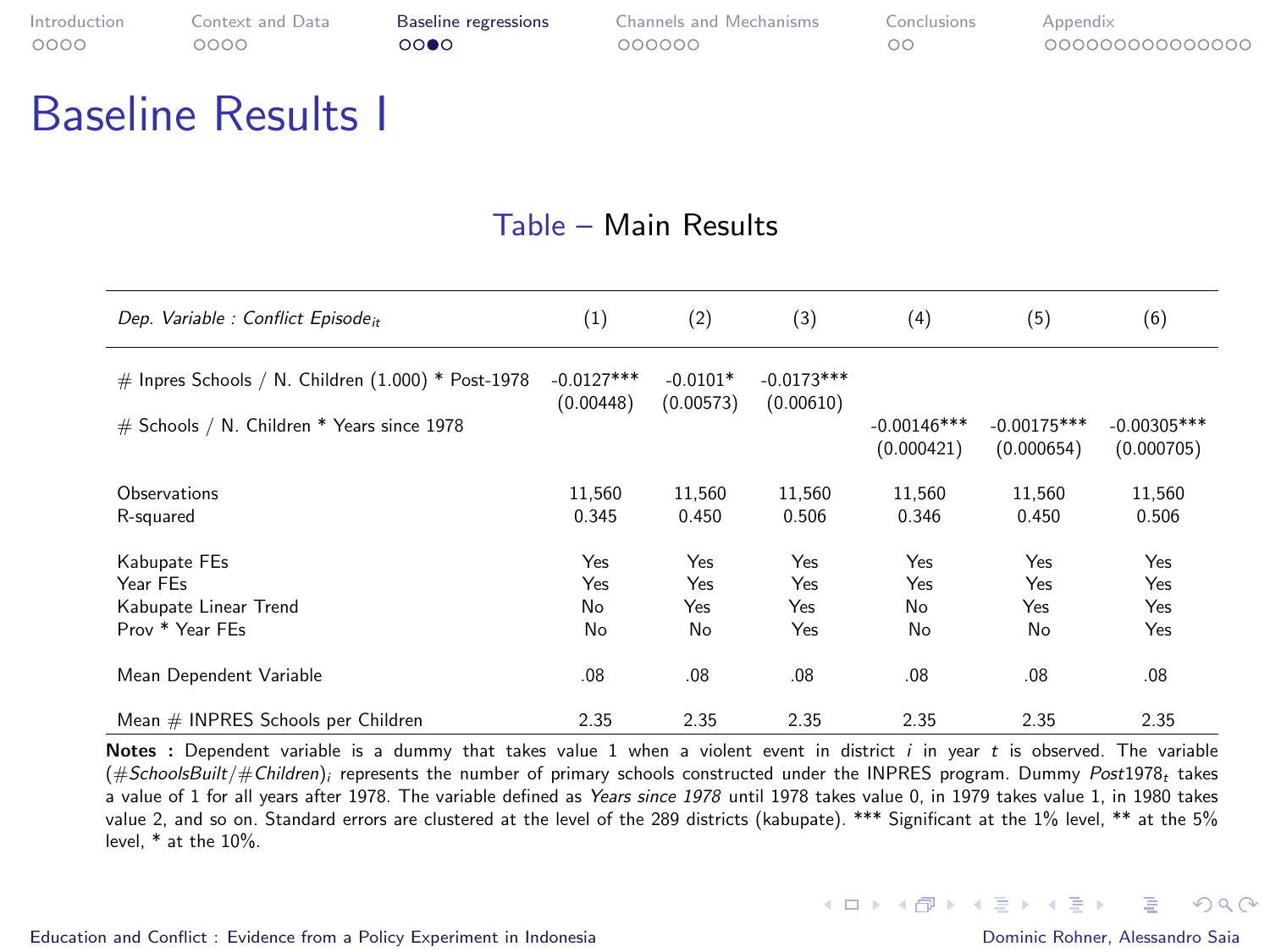| Introduction | Context and Data | <b>Baseline</b> regressions | <b>Channels and Mechanisms</b> | Conclusions | Appendix        |
|--------------|------------------|-----------------------------|--------------------------------|-------------|-----------------|
| 0000         | റററെ             | റററെ                        | 000000                         | ററ          | 000000000000000 |

### Baseline Results II

| Table — Evolution of coefficients over time |              |               |              |  |  |  |  |  |
|---------------------------------------------|--------------|---------------|--------------|--|--|--|--|--|
|                                             | (1)          | (2)           | (3)          |  |  |  |  |  |
| Dep. Var.: Conflict Eventit                 | <b>OLS</b>   | OLS           | <b>OLS</b>   |  |  |  |  |  |
|                                             |              |               |              |  |  |  |  |  |
| # Schools / N. Children [1979-1984]         | $-0.00658$   | $-0.00952*$   | $-0.0168***$ |  |  |  |  |  |
|                                             | (0.00427)    | (0.00536)     | (0.00591)    |  |  |  |  |  |
| # Schools / N. Children [1985-1989]         | $-0.0111**$  | $-0.0151*$    | $-0.0253***$ |  |  |  |  |  |
|                                             | (0.00540)    | (0.00813)     | (0.00837)    |  |  |  |  |  |
| # Schools / N. Children [1990-1994]         | $-0.0218***$ | $-0.0268$ *** | $-0.0489***$ |  |  |  |  |  |
|                                             | (0.00594)    | (0.0101)      | (0.0110)     |  |  |  |  |  |
|                                             |              |               |              |  |  |  |  |  |
| Observation                                 | 11,560       | 11,560        | 11,560       |  |  |  |  |  |
| R-squared                                   | 0.346        | 0.450         | 0.507        |  |  |  |  |  |
|                                             |              |               |              |  |  |  |  |  |
| Kabupate FEs                                | Yes          | Yes           | Yes          |  |  |  |  |  |
| Year FEs                                    | Yes          | Yes           | Yes          |  |  |  |  |  |
| Kabupate Linear Trend                       | No           | Yes           | Yes          |  |  |  |  |  |
| Prov * Year FEs                             | No           | No            | Yes          |  |  |  |  |  |
|                                             |              |               |              |  |  |  |  |  |
| Mean Dependent Variable                     | .08          | .08           | .08          |  |  |  |  |  |
|                                             |              |               |              |  |  |  |  |  |
| Mean # INPRES Schools per Children          | 2.35         | 2.35          | 2.35         |  |  |  |  |  |

Notes : Dependent variable is a dummy that takes value 1 when a violent event in district i in year t is observed. The variable  $(\#SchoolsBuild/\#Children)_i$  represents the number of primary schools constructed under the INPRES program. Standard errors are clustered at the level of the 289 districts (kabupate). \*\*\* Significant at the  $1\%$  level,  $**$  at the 5% level,  $*$  at the  $10\%$ .

 $\Omega$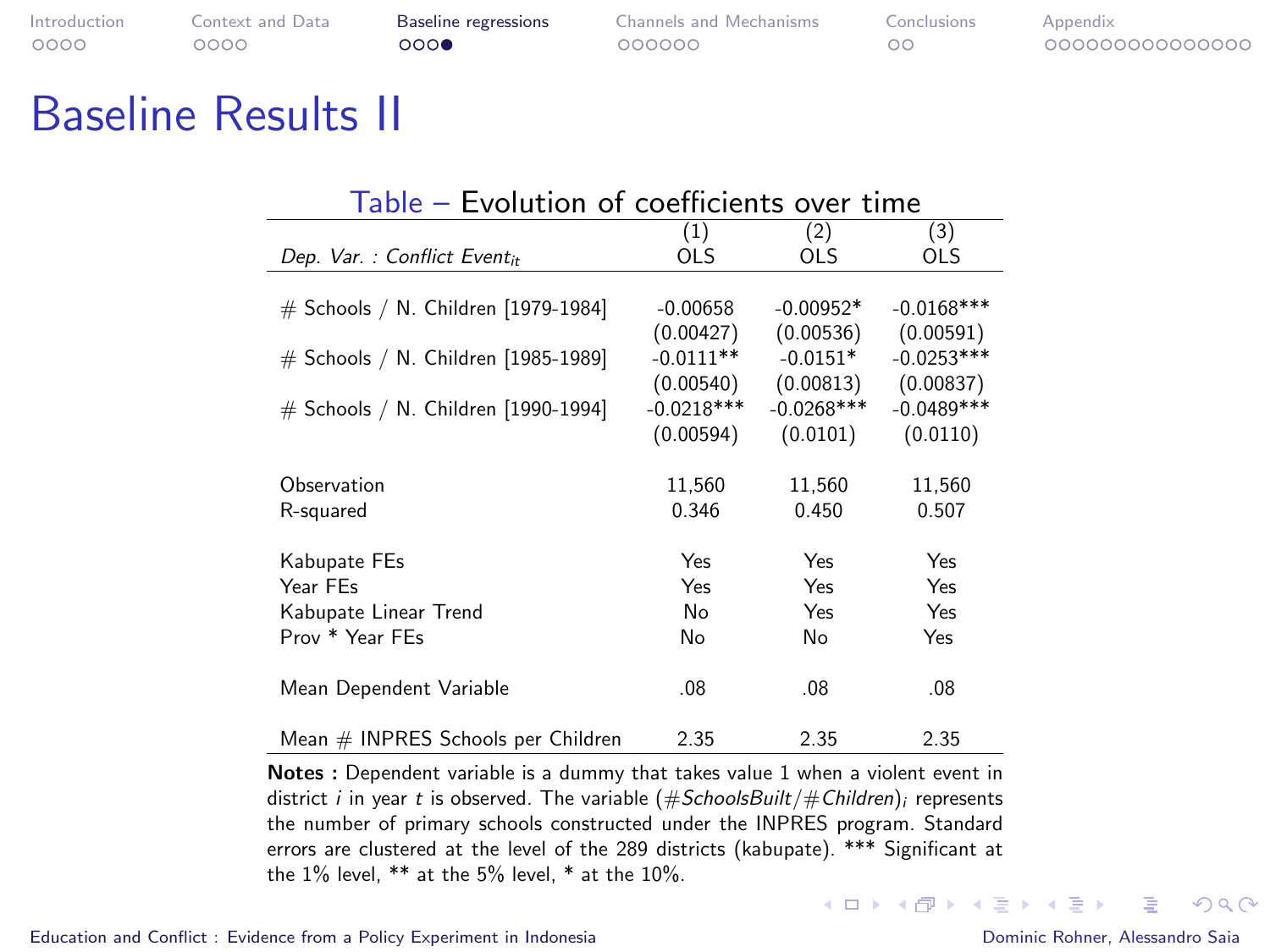<span id="page-13-0"></span>

### Channels I

- Proxies for social versus economic factors (de-meaned)
- Social : Religious polarization computed at the district level (see Montalvo and Reynal-Querol, 2005)
- Economic : Compute "returns" on education from survey data (i.e. brick houses / entrepreneurship)

$$
RoE[Bricks] = -\frac{\frac{Bricks(NoPS)}{Bricks(NoPS)+NoBricks(NoPS)}}{\frac{Bricks(PS)}{Bricks(PS)+NoBricks(PS)}}
$$

[Education and Conflict : Evidence from a Policy Experiment in Indonesia](#page-0-0) Dominic Rohner, Alessandro Saia

**KED KAP KED KED E VAR**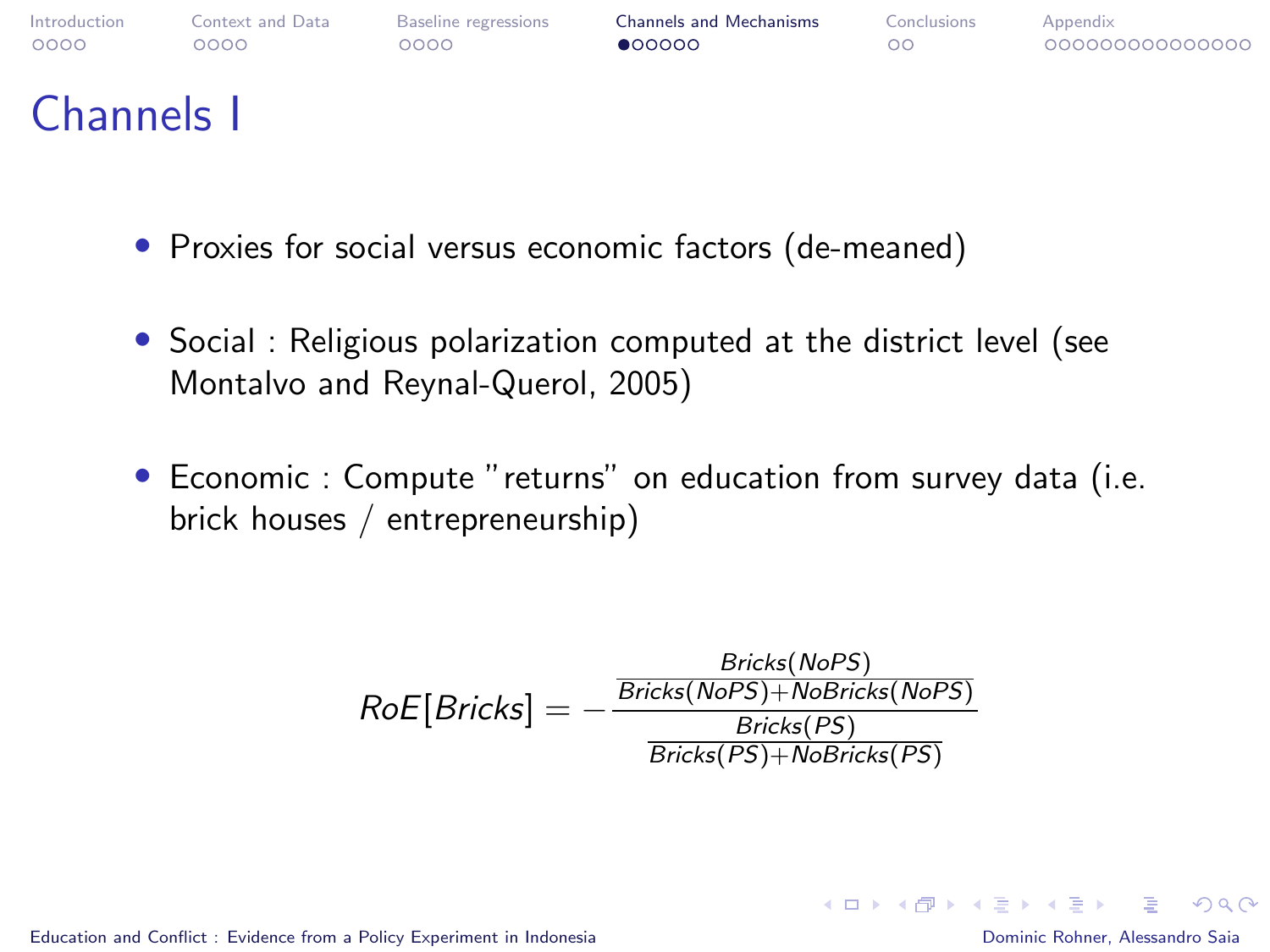| Introduction | Context and Data | <b>Baseline regressions</b> | <b>Channels and Mechanisms</b> | Conclusions | Appendix        |
|--------------|------------------|-----------------------------|--------------------------------|-------------|-----------------|
| 0000         | റററെ             | റററെ                        | 000000                         | ററ          | 000000000000000 |
|              |                  |                             |                                |             |                 |

#### Table – Mechanism : Economic and societal channels

| Dep. Variable : Conflict Episode»                                                    | (1)                    | (2)                     | (3)                     | (4)                    | (5)                         | (6)                         | (7)                         | (8)                         |
|--------------------------------------------------------------------------------------|------------------------|-------------------------|-------------------------|------------------------|-----------------------------|-----------------------------|-----------------------------|-----------------------------|
| $(\#$ Schools / $\#$ Children); * Post-1978 <sub>t</sub>                             | $-0.0133**$            | $-0.00651$              | $-0.00996$              | $-0.00897$             |                             |                             |                             |                             |
| $(\#$ Schools / $\#$ Children); * Years since 1978;                                  | (0.00661)              | (0.00585)               | (0.00621)               | (0.00588)              | $-0.00312***$<br>(0.000909) | $-0.00268***$<br>(0.000720) | $-0.00296***$<br>(0.000777) | $-0.00286***$<br>(0.000831) |
| $(\#$ Schools / $\#$ Children); * Post-1978; * Religious Polarization;               | $-0.0392*$<br>(0.0214) | $-0.0351*$<br>(0.0192)  | $-0.0473**$<br>(0.0211) | $-0.0375*$<br>(0.0203) |                             |                             |                             |                             |
| (# Schools / # Children), * Post-1978, * Return to Education [Bricks],               | $-0.0236*$<br>(0.0121) |                         |                         |                        |                             |                             |                             |                             |
| (# Schools / # Children); * Post-1978, * Return to Education [Entrep.];              |                        | $-0.00111$<br>(0.00474) |                         |                        |                             |                             |                             |                             |
| (# Schools / # Children); * Post-1978, * Average RoE Bricks and Entrep.;             |                        |                         | $-0.00633$<br>(0.00868) |                        |                             |                             |                             |                             |
| (# Schools / # Children); * Post-1978; * Princ. Comp. RoE Bricks and Entrep.;        |                        |                         |                         | $-0.0116$<br>(0.00821) |                             |                             |                             |                             |
| $(\#$ Schools / $\#$ Children); * Years since 1978; * Religious Polarization;        |                        |                         |                         |                        | $-0.00767***$<br>(0.00277)  | $-0.00711***$<br>(0.00233)  | $-0.00799***$<br>(0.00231)  | $-0.00845***$<br>(0.00257)  |
| $(\#$ Schools / $\#$ Children); * Years since 1978; * Return to Education [Bricks];  |                        |                         |                         |                        | $-0.00347**$<br>(0.00147)   |                             |                             |                             |
| $(\#$ Schools / $\#$ Children); * Years since 1978; * Return to Education [Entrep.]; |                        |                         |                         |                        |                             | $-0.00103**$<br>(0.000494)  |                             |                             |
| (# Schools / # Children); * Years since 1978; * Average RoE Bricks and Entrep.;      |                        |                         |                         |                        |                             |                             | $-0.00224**$<br>(0.000921)  |                             |
| (# Schools / # Children); * Years since 1978; * Princ. Comp. RoE Bricks and Entrep.; |                        |                         |                         |                        |                             |                             |                             | $-0.00233***$<br>(0.000850) |
| Observations<br>R-squared                                                            | 9.480<br>0.522         | 9.040<br>0.529          | 10.480<br>0.517         | 8.040<br>0.534         | 9.480<br>0.523              | 9.040<br>0.530              | 10.480<br>0.519             | 8.040<br>0.536              |
|                                                                                      |                        |                         |                         |                        |                             |                             |                             |                             |
| <b>District FEs</b><br>Year FEs                                                      | Yes<br>Yes             | Yes<br>Yes              | Yes<br>Yes              | Yes<br>Yes             | Yes<br>Yes                  | Yes<br>Yes                  | Yes<br>Yes                  | Yes<br>Yes                  |
| District-Specific Linear Time Trend                                                  | Yes                    | Yes                     | Yes                     | Yes                    | Yes                         | Yes                         | Yes                         | Yes                         |
| Province x Year FEs                                                                  | Yes                    | Yes                     | Yes                     | Yes                    | Yes                         | Yes                         | Yes                         | Yes                         |
| Sample Mean                                                                          | .081                   | .076                    | .079                    | .078                   | .081                        | .076                        | .079                        | .078                        |

 $\frac{601}{50000} = \frac{0.07}{0.07} = \frac{0.07}{0.07} = \frac{0.07}{0.07} = \frac{0.07}{0.07} = \frac{0.07}{0.07} = \frac{0.07}{0.07} = \frac{0.07}{0.07} = \frac{0.07}{0.07} = \frac{0.07}{0.07} = \frac{0.07}{0.07} = \frac{0.07}{0.07} = \frac{0.07}{0.07} = \frac{0.07}{0.07} = \frac{0.07}{0.07} = \frac{0.07}{0.$ 

#### [Education and Conflict : Evidence from a Policy Experiment in Indonesia](#page-0-0) Dominic Rohner, Alessandro Saia

Channels II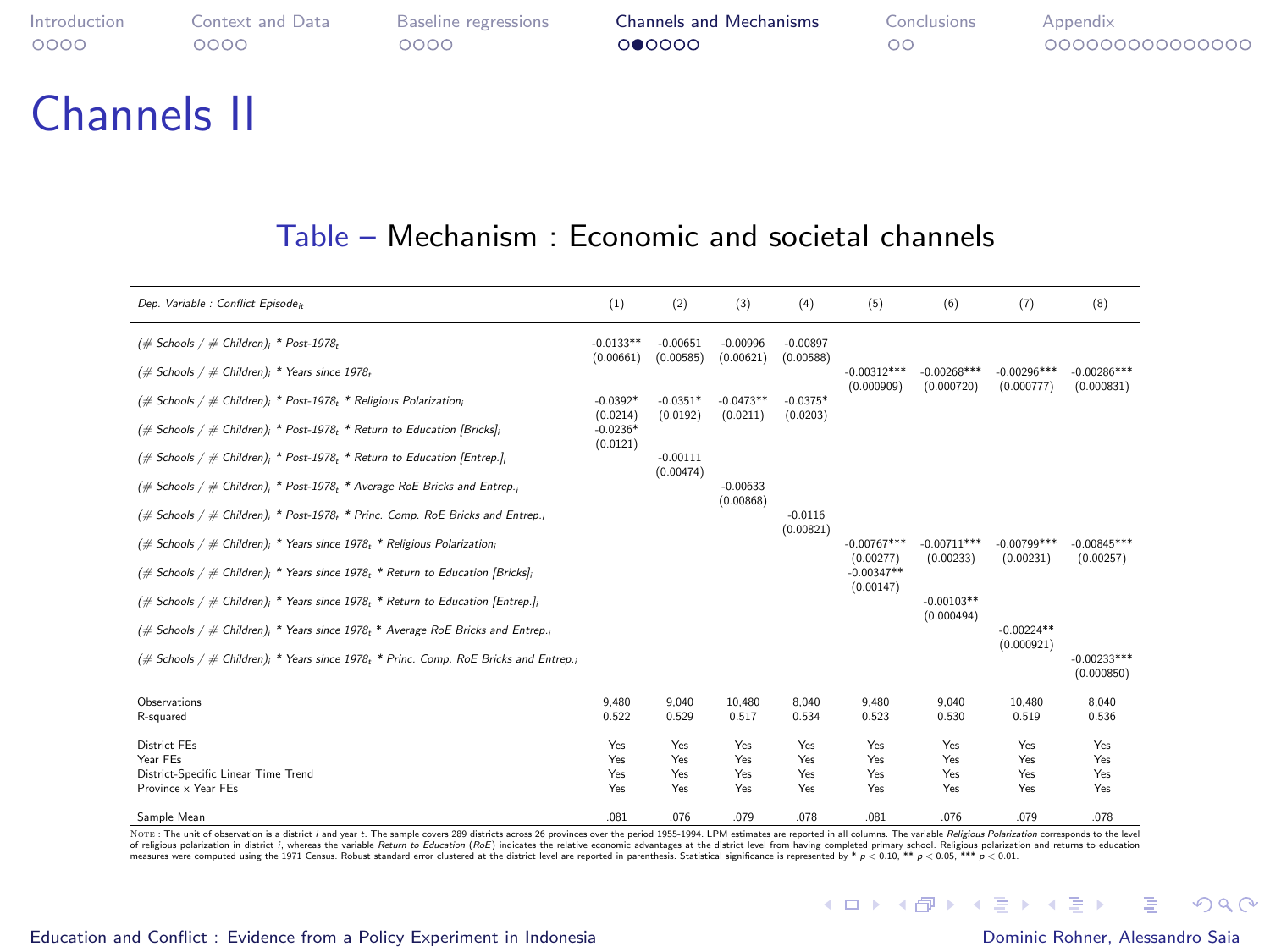| Introduction        | Context and Data | Baseline regressions | <b>Channels and Mechanisms</b> | Conclusions | Appendix       |
|---------------------|------------------|----------------------|--------------------------------|-------------|----------------|
| 0000                | റററ              | 0000                 | 000000                         | oο          | 00000000000000 |
| <b>Channels III</b> |                  |                      |                                |             |                |

#### Figure – Channels - Evolution of coefficients over time



Ε

 $299$ 

メロトメ 御 トメ ミトメ ミト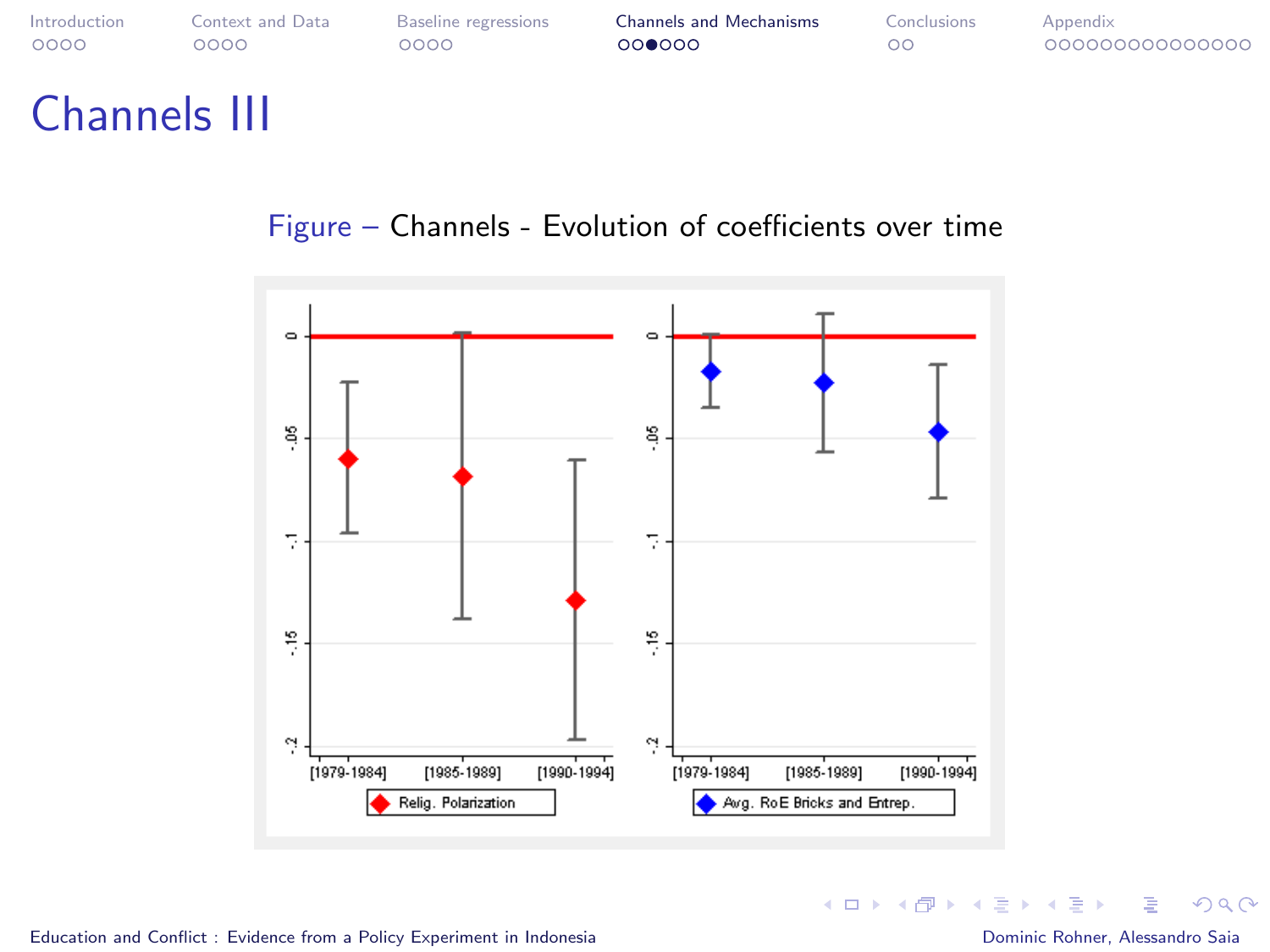

### How education may ease religious tensions I

- We use wave 5 of IFLS Survey in 2014 on (i) religious tolerance, (ii) community participation and (iii) religiosity.
- Focus on answers provided by individuals born between 1945 and 1972.
- Our identification strategy exploits that date and region of birth jointly determine exposure to INPRES (born before 1962 too old to enroll in new schools)

 $\Omega$ 

イロメ イ押 レイモ レイモ レー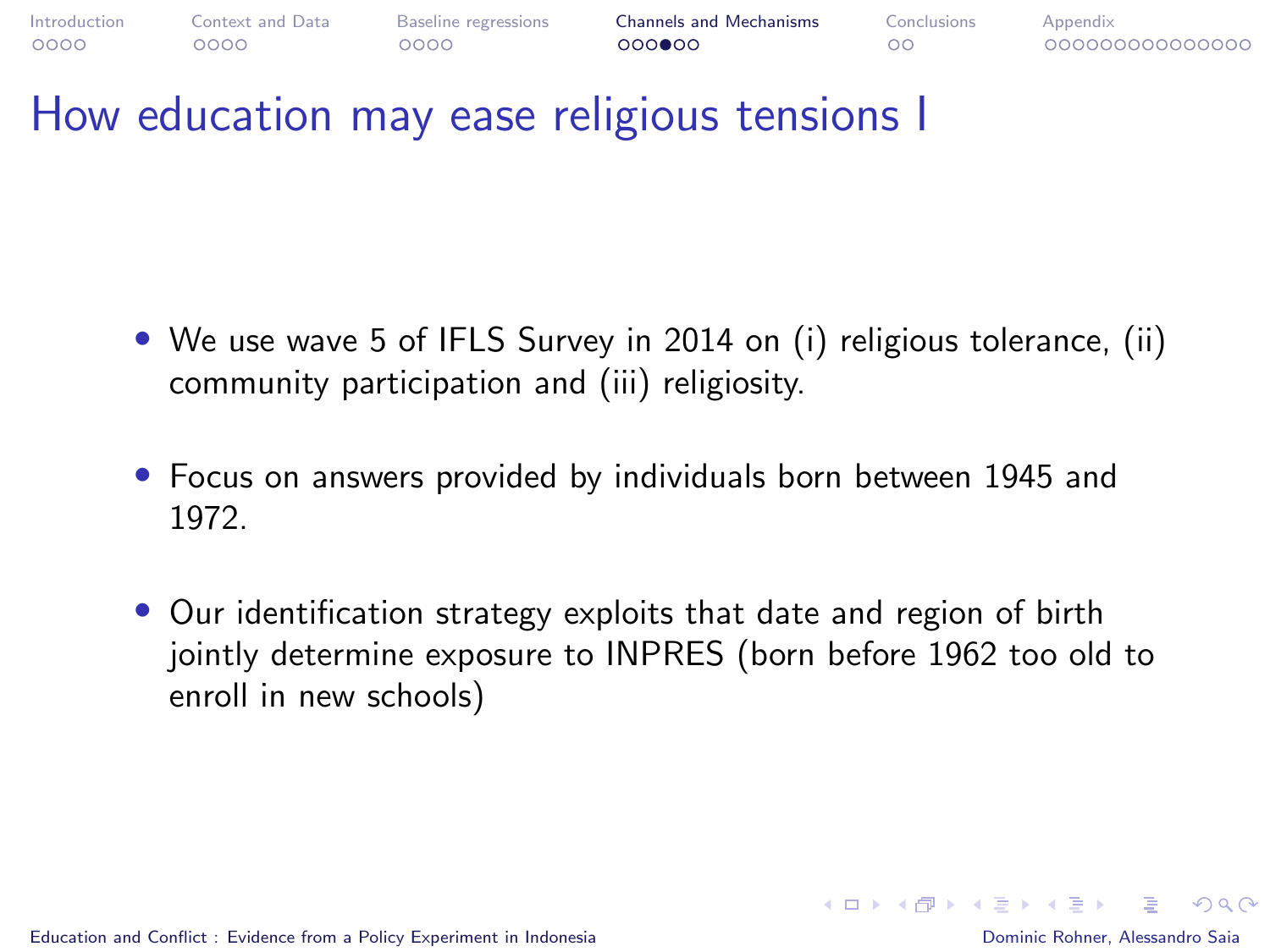

### How education may ease religious tensions III

We estimate the effect of INPRES program using the following econometric specification :

$$
Survey_n = \alpha + \beta \frac{\# SchoolsBuilder}{\#Children} * Born after 1962_{nic} + FE_i + FE_c + \epsilon_n,
$$

- $\bullet$   $(\#SchoolsBuild/\#Children)_i$  is number of schools constructed under the INPRES program per 1,000 children in district i
- Born after 1962 is a dummy that takes value 1 if the individual n was born after 1962 in district i
- $FE_i$  and  $FE_c$  are district and cohort FEs.

 $\Omega$ 

イロメ イタメ イモメ イモメー ヨー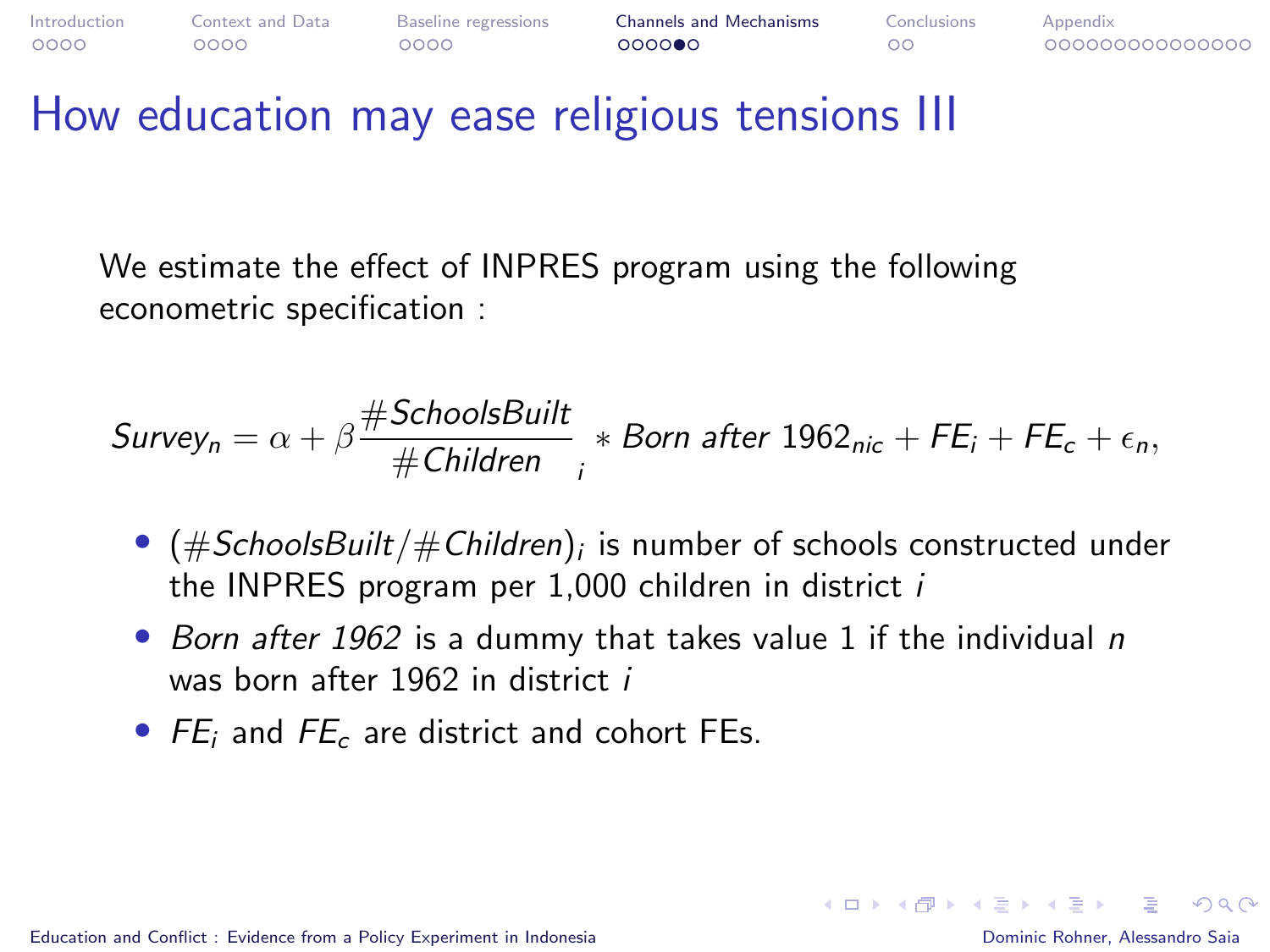| Introduction | Context and Data | Baseline regressions | <b>Channels and Mechanisms</b> | Conclusions | Appendix        |
|--------------|------------------|----------------------|--------------------------------|-------------|-----------------|
| 0000         | ೦೦೦೦             | 0000                 | 00000                          |             | 000000000000000 |

### How education may ease religious tensions IV

#### Table – Societal channels : Religious tolerance and local community involvement

|                                                          | (1)                    | (2)                    | (3)                      | (4)                    | (5)                    | (6)                      |
|----------------------------------------------------------|------------------------|------------------------|--------------------------|------------------------|------------------------|--------------------------|
| Dep. Variable :                                          | $Trust_n$              | Marriage <sub>n</sub>  | Roscas <sub>n</sub>      | Trust <sub>n</sub>     | Marriage <sub>n</sub>  | Roscas <sub>n</sub>      |
| $(\text{\# Schools / \# Children})$ ; * Born after 1962, | $0.0344**$<br>(0.0140) | $0.0321**$<br>(0.0127) | $0.0189***$<br>(0.00665) | $0.0322**$<br>(0.0137) | $0.0263**$<br>(0.0114) | $0.0166***$<br>(0.00607) |
| Observations<br>R-sauared                                | 10.521<br>0.107        | 10.522<br>0.179        | 11.229<br>0.154          | 10.521<br>0.134        | 10.522<br>0.223        | 10.461<br>0.237          |
| District FEs                                             | Yes                    | Yes                    | Yes                      | Yes                    | Yes                    | Yes                      |
| Cohort FEs                                               | Yes                    | Yes                    | Yes                      | Yes                    | Yes                    | Yes                      |
| Gender FFs                                               | No                     | No                     | No                       | Yes                    | Yes                    | Yes                      |
| <b>Ethnicity FEs</b>                                     | No                     | No                     | No                       | Yes                    | Yes                    | Yes                      |
| <b>Religion FEs</b>                                      | No                     | No                     | No                       | Yes                    | Yes                    | Yes                      |

NOTE: The unit of observation is an individual n born in district i. The sample covers all individuals surveyed in the Wave 5 of the IFLS SURVEY. born between 1945 and 1972. OLS estimates are reported in all columns. Trust, and Marriage, variables are used as continuous variables ranging from 0 to 3, treating the scales of the survey questions as cardinal. Roscas, is a dummy that take a value of 1 if the individual participated to a arisan community group over the previous 12 months. Robust standard error clustered at the district level are reported in parenthesis. Statistical significance is represented by  $n < 0.10$ ,  $**$   $p < 0.05$ ,  $***$   $p < 0.01$ .

[Education and Conflict : Evidence from a Policy Experiment in Indonesia](#page-0-0) Dominic Rohner, Alessandro Saia

 $\Omega$ 

 $\mathbf{A} \equiv \mathbf{A} + \mathbf{A} + \mathbf{B} + \mathbf{A} + \mathbf{B} + \mathbf{A} + \mathbf{B} + \mathbf{A}$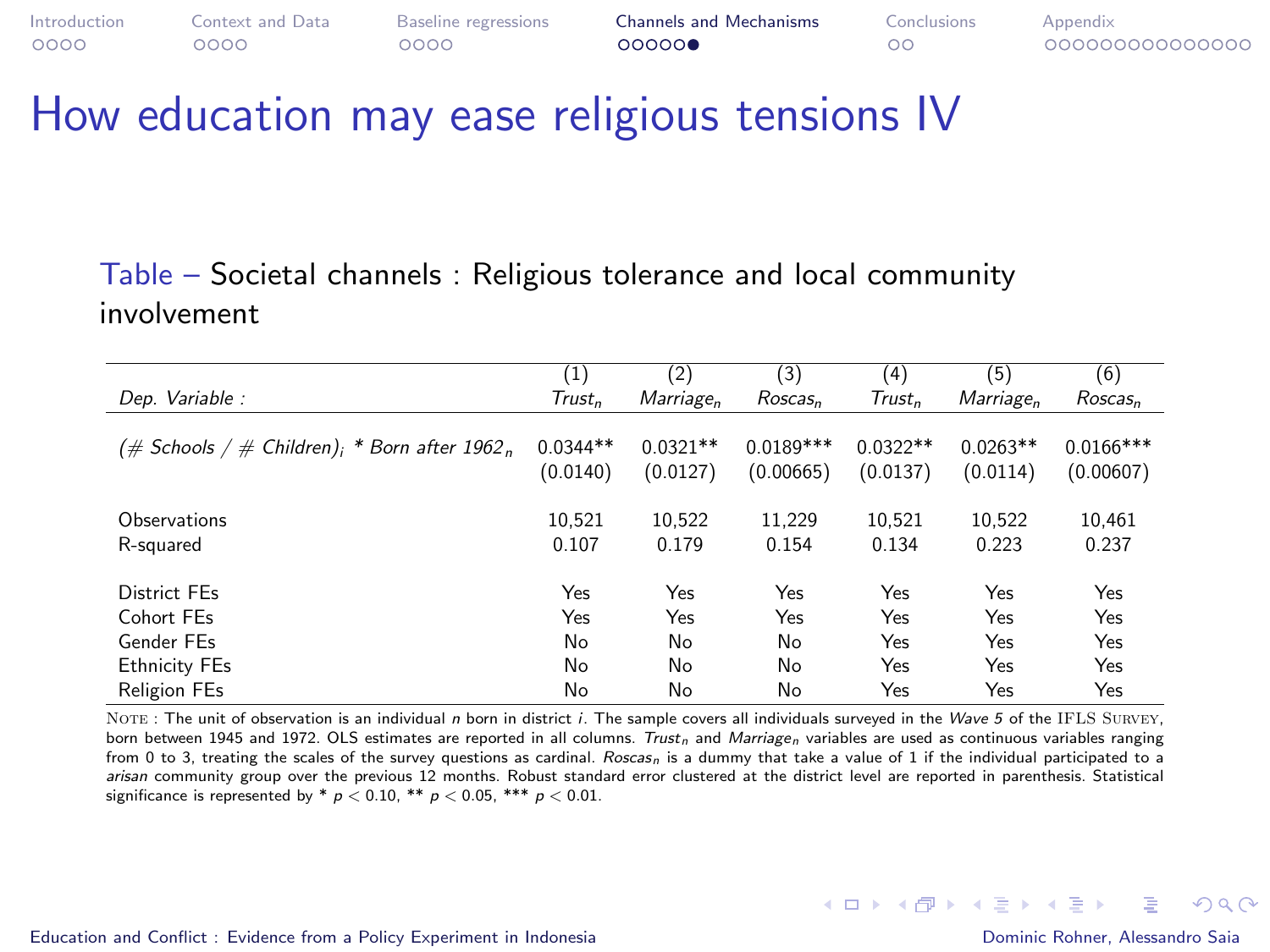<span id="page-19-0"></span>

### **Conclusions**

- Novel evidence about the impact of education going beyond cross-country correlations
- We find a statistically significant, quantitatively sizeable impact (one more school per 1,000 children can reduce the baseline conflict risk by more than half at end of period)
- Both social and economic forces seem at work, with returns to schooling taking longer to kick in
- Inter-religious tolerance boosted by education

 $\Omega$ 

イロメ イ押 レイモ レイモ レー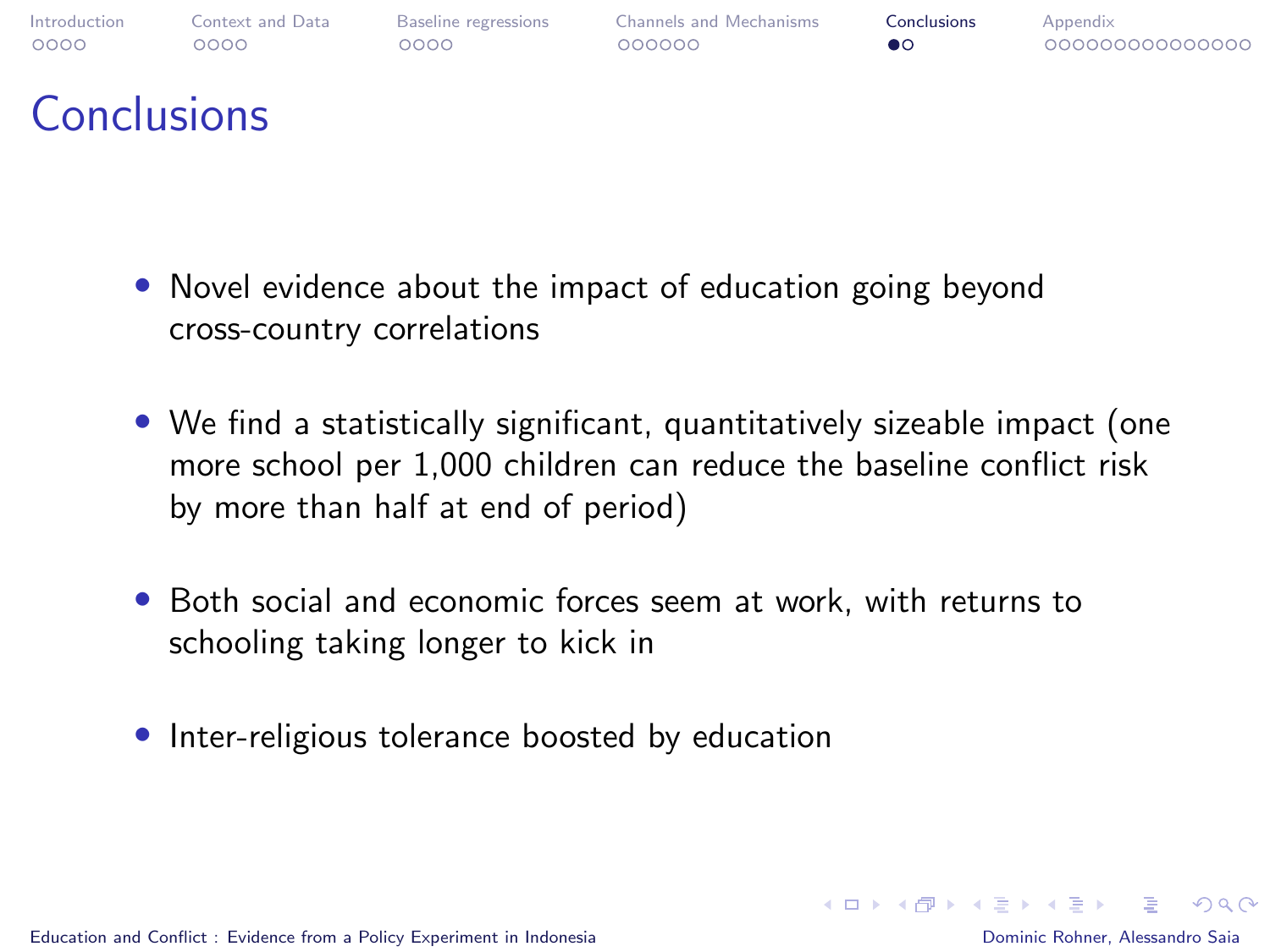<span id="page-20-0"></span>

# Thank you for your attention !

[Education and Conflict : Evidence from a Policy Experiment in Indonesia](#page-0-0) Dominic Rohner, Alessandro Saia

后

 $QQ$ 

 $\mathcal{A} \subseteq \mathcal{F} \times \mathcal{A} \xrightarrow{\mathcal{B}} \mathcal{F} \times \mathcal{A} \xrightarrow{\mathcal{B}} \mathcal{F} \times \mathcal{A} \xrightarrow{\mathcal{B}} \mathcal{F}$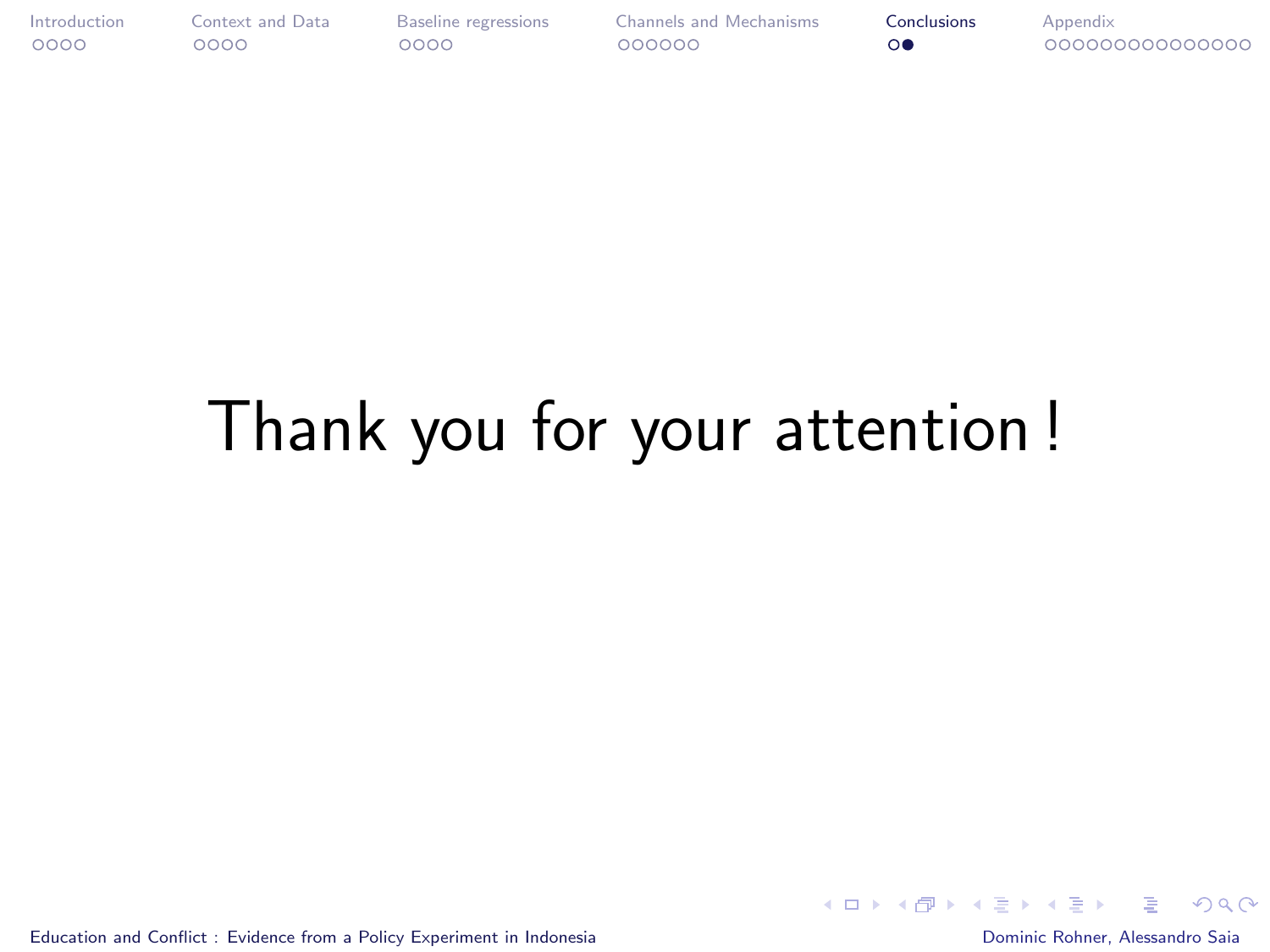<span id="page-21-0"></span>

 $0000$ 

[Introduction](#page-1-0) [Context and Data](#page-5-0) [Baseline regressions](#page-9-0) [Channels and Mechanisms](#page-13-0) [Conclusions](#page-19-0) [Appendix](#page-21-0)

 $\circ$ 

 $\bullet$ 00000000000000

### Balancing of school construction [Back](#page-0-1)

#### Table – Balancing covariates - Dep. variable :  $(log)$  # INPRES schools

| Dep. Variable : (log) INPRES Schools; | (1)                    | (2)                    | (3)                    | (4)                    | (5)                    | (6)                    |
|---------------------------------------|------------------------|------------------------|------------------------|------------------------|------------------------|------------------------|
| (log) Children $5-14$ ;               | $0.731***$<br>(0.0267) | $0.731***$<br>(0.0268) | $0.735***$<br>(0.0270) | $0.736***$<br>(0.0272) | $0.736***$<br>(0.0271) | $0.736***$<br>(0.0272) |
| (log) School Attendance;              | $-1.042***$<br>(0.261) | $-1.033***$<br>(0.262) | $-1.011***$<br>(0.262) | $-1.020***$<br>(0.262) | $-0.999***$<br>(0.264) | $-1.008***$<br>(0.263) |
| (log) Enrollment Population;          | 0.0427<br>(0.0689)     | 0.0413<br>(0.0691)     | 0.0455<br>(0.0689)     | 0.0491<br>(0.0692)     | 0.0437<br>(0.0691)     | 0.0475<br>(0.0694)     |
| (log) Rural Population;               | 0.0801<br>(0.171)      | 0.0688<br>(0.173)      | 0.0834<br>(0.171)      | 0.0808<br>(0.171)      | 0.0700<br>(0.173)      | 0.0677<br>(0.173)      |
| (log) Primary Industries Employment;  | 0.0976<br>(0.197)      |                        | 0.103<br>(0.197)       | 0.105<br>(0.197)       |                        |                        |
| (log) Mining Employment;              |                        | $-0.267$<br>(0.955)    |                        |                        | $-0.359$<br>(0.958)    | $-0.341$<br>(0.958)    |
| (log) Agricultural Employment;        |                        | 0.111<br>(0.199)       |                        |                        | 0.119<br>(0.199)       | 0.120<br>(0.199)       |
| Dummy Conflict [Pre-1979];            |                        |                        | $-0.0509$<br>(0.0461)  |                        | $-0.0528$<br>(0.0463)  |                        |
| (log) Years with Conflict [Pre-1979]; |                        |                        |                        | $-0.0282$<br>(0.0283)  |                        | $-0.0292$<br>(0.0284)  |
| Observations                          | 289                    | 289                    | 289                    | 289                    | 289                    | 289                    |
| R-squared                             | 0.802                  | 0.802                  | 0.803                  | 0.803                  | 0.803                  | 0.803                  |

NOTE: The unit of observation is a district i. The sample covers 289 districts. OLS estimates are reported in all columns. The dependent variable is the (log) number of primary schools constructed under the INPRES program in a district *i*. The variable (log) Children 5-14 represents the number of school-aged children in district i. The variable (log) Enrollment Population; represents the population-wise pre-INPRES enrollment rates observed in district *i*. The variable (log) Rural Population: represents the share of population of district *i* living in rural areas. The variable (log) Primary Industries Employment; represents share of population working in primary industries observed in district i. The variable Dummy Conflict [Pre-1979], is a dummy that takes a value of 1 if a violent event is observed in district i in the period [1955-1979]. The variable (log) Years with Conflict [Pre-1979]; is the (log) number of years with conflict episodes observed in district i in the period [1955-1979]. Standard error are reported in parenthesis. Statistical signif. depicted by [\\*](#page-20-0) p < 0.[10, \\*](#page-22-0)[\\*](#page-20-0) p [<](#page-21-0) [0](#page-21-0).0[5, \\*](#page-22-0)[\\*\\*](#page-20-0) p < 0.[01.](#page-35-0)<br> $\blacksquare \blacktriangleright \blacksquare \blacksquare \blacktriangleright \blacksquare \blacksquare$ 

 $\Omega$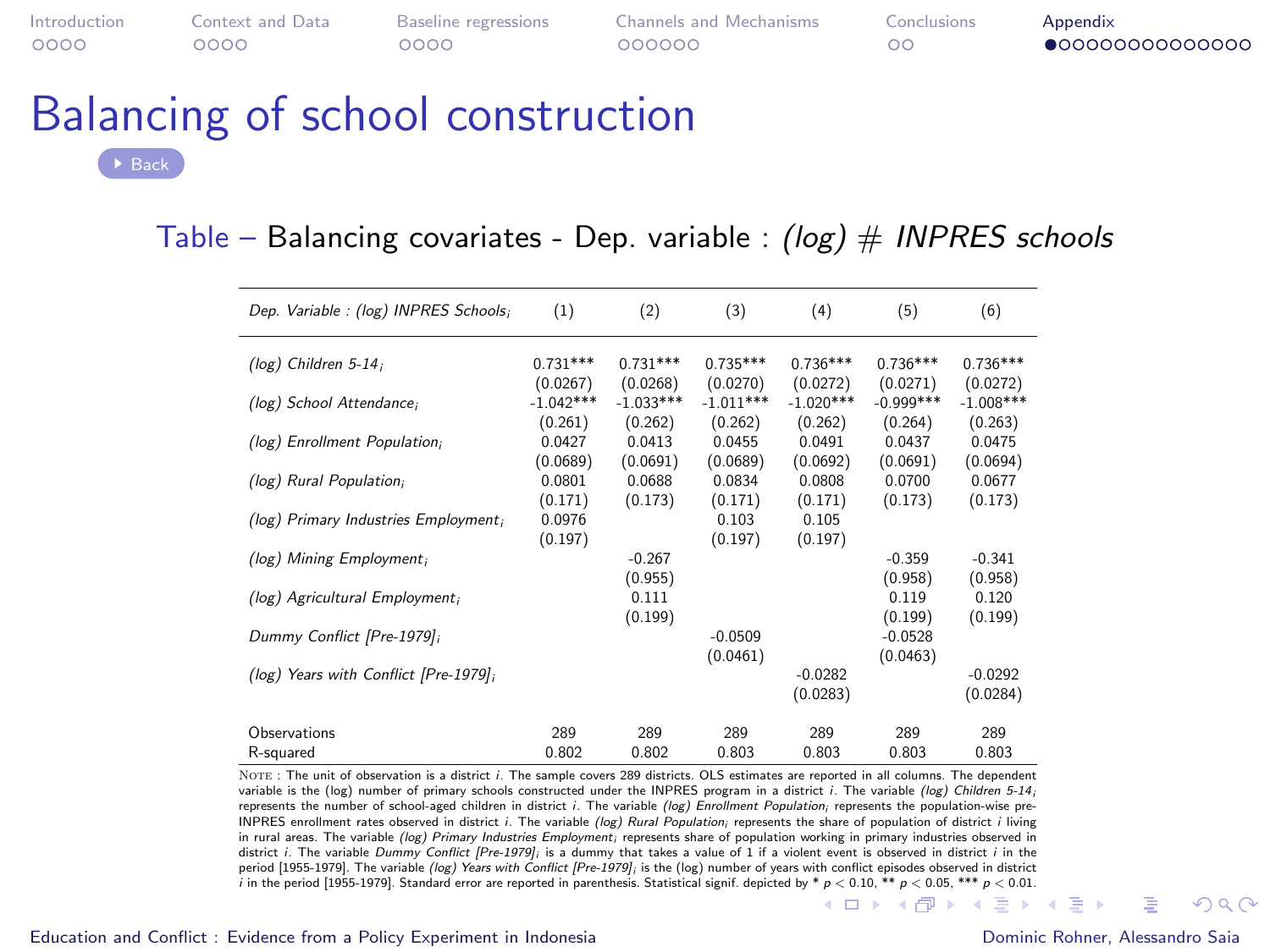### <span id="page-22-0"></span>Control for covariates of school construction

Table – Robustness : Controlling for interactions with socioeconomic covariates

| Dep. Variable : Conflict Episode <sub>it</sub>      | (1)          | (2)          | (3)          | (4)         | (5)        | (6)         | (7)         | (8)           | (9)           | (10)         | (11)          | (12)       | (13)          | (14)          |
|-----------------------------------------------------|--------------|--------------|--------------|-------------|------------|-------------|-------------|---------------|---------------|--------------|---------------|------------|---------------|---------------|
| (# Schools / # Children); * Post-1978;              | $-0.0173***$ | $-0.0166***$ | $-0.0160***$ | $0.0174***$ | 0.0181***  | $.0.0192**$ | $-0.0156**$ | $-0.00305***$ | $-0.00267***$ | $-0.00349**$ | $-0.00303***$ | 0.00304*** | $-0.00327***$ | $-0.00271***$ |
| $(\#$ Schools / $\#$ Children), * Years since 1978, | (0.00610)    | (0.00617)    | (0.00585)    | (0.00611)   | (0.00610)  | (0.00645)   | (0.00612)   | (0.000705)    | (0.000718)    | (0.000766)   | (0.000707)    | (0.000705) | (0.000715)    | (0.000810)    |
| School Attendance (5-14); * Post-1978;              | No           | Yes          | No           | No          | No         | No          | Yes         | No            | No            | No           | No            | No         | No            | No            |
| Enrollment Rate: * Post-1978.                       | No           | No           | Yes          | No          | No         | No          | Yes         | No            | No            | No           | No            | No         | No            | No            |
| Primary Industries: * Post-1978-                    | No           | No           | No           | <b>Yes</b>  | No         | No          | <b>Yes</b>  | No            | No            | No           | No            | No         | No            | No            |
| Rural Population, * Post-1978,                      | No           | No           | No           | No          | <b>Yes</b> | No          | Yes         | No            | No            | No           | No            | No         | No            | No            |
| Employment Rate; * Post-1978;                       | No           | No           | No.          | No          | No         | <b>Yes</b>  | <b>Yes</b>  | No            | No            | No           | No            | No         | No            | No            |
| School Attendance (5-14); * Years since 1978;       | No           | No           | No           | No          | No         | No          | No          | No            | Yes           | No           | No            | No         | No            | Yes           |
| Enrollment Rate: * Years since 1978.                | No           | No           | No           | No          | No         | No          | No          | No            | No            | Yes          | No            | No         | No            | Yes           |
| Primary Industries, * Years since 1978,             | No           | No           | No.          | No          | No         | No          | No          | No            | No            | No           | Yes           | No         | No            | Yes           |
| Rural Population: * Years since 1978-               | No           | No           | No.          | No          | No         | No          | No          | No            | No            | No           | No            | Yes        | No            | Yes           |
| Employment Rate: * Years since 1978-                | No           | No           | No           | No.         | No         | No          | No.         | No            | No            | No           | No            | No         | Yes           | Yes           |
| Observations                                        | 11.560       | 11.560       | 11.560       | 11.560      | 11.560     | 11.560      | 11.560      | 11.560        | 11.560        | 11.560       | 11.560        | 11.560     | 11.560        | 11.560        |
| R-squared                                           | 0.506        | 0.506        | 0.506        | 0.506       | 0.506      | 0.506       | 0.506       | 0.506         | 0.507         | 0.507        | 0.507         | 0.506      | 0.507         | 0.508         |
| <b>District FEs</b>                                 | Yes          | Yes          | Yes          | Yes         | <b>Yes</b> | <b>Yes</b>  | <b>Yes</b>  | <b>Yes</b>    | Yes           | Yes          | <b>Yes</b>    | <b>Yes</b> | Yes           | Yes           |
| Year FEs                                            | Yes          | Yes          | Yes.         | <b>Yes</b>  | <b>Yes</b> | <b>Yes</b>  | <b>Yes</b>  | <b>Yes</b>    | Yes           | Yes          | <b>Yes</b>    | <b>Yes</b> | Yes           | Yes           |
| District-Specific Linear Trend                      | Yes          | Yes          | <b>Yes</b>   | <b>Yes</b>  | <b>Yes</b> | <b>Yes</b>  | <b>Yes</b>  | <b>Yes</b>    | Yes           | Yes          | Yes           | <b>Yes</b> | Yes           | Yes           |
| Province x Year FEs                                 | Yes          | <b>Yes</b>   | <b>Yes</b>   | <b>Yes</b>  | <b>Yes</b> | <b>Yes</b>  | <b>Yes</b>  | <b>Yes</b>    | Yes           | Yes          | <b>Yes</b>    | <b>Yes</b> | Yes           | Yes           |
| Sample Mean                                         | .08          | 80.          | 80.          | .08         | .08        | .08         | 08          | .08           | 08            | .08          | 08.           | .08        | .08.          | .08.          |

NOTE: The unit of observation is a district i and year t. The sample covers 280 districts across 26 provinces over the period 1955-1994. LPM estimates are reported in all columns. The dependent variable is a dummy that tak Yors: The und elebencies is district ind you t. The sample covers 20 district access 29 provinces over the priod 1955-1994. EPM estimate are reported in all columns. The dependent wishle is a damny that takes value of 1 represents the pre-INPRES share of school-aged children enrolled in school in district . The variable Enrollment Rate, represents the population-wise pre-INPRES enrollment rates observed in district . The variable Raral En

#### [Education and Conflict : Evidence from a Policy Experiment in Indonesia](#page-0-0) Dominic Rohner, Alessandro Saia

K ロ ▶ K 個 ▶ K 듣 ▶ K 듣 ▶ 「 듣 → 9 Q Q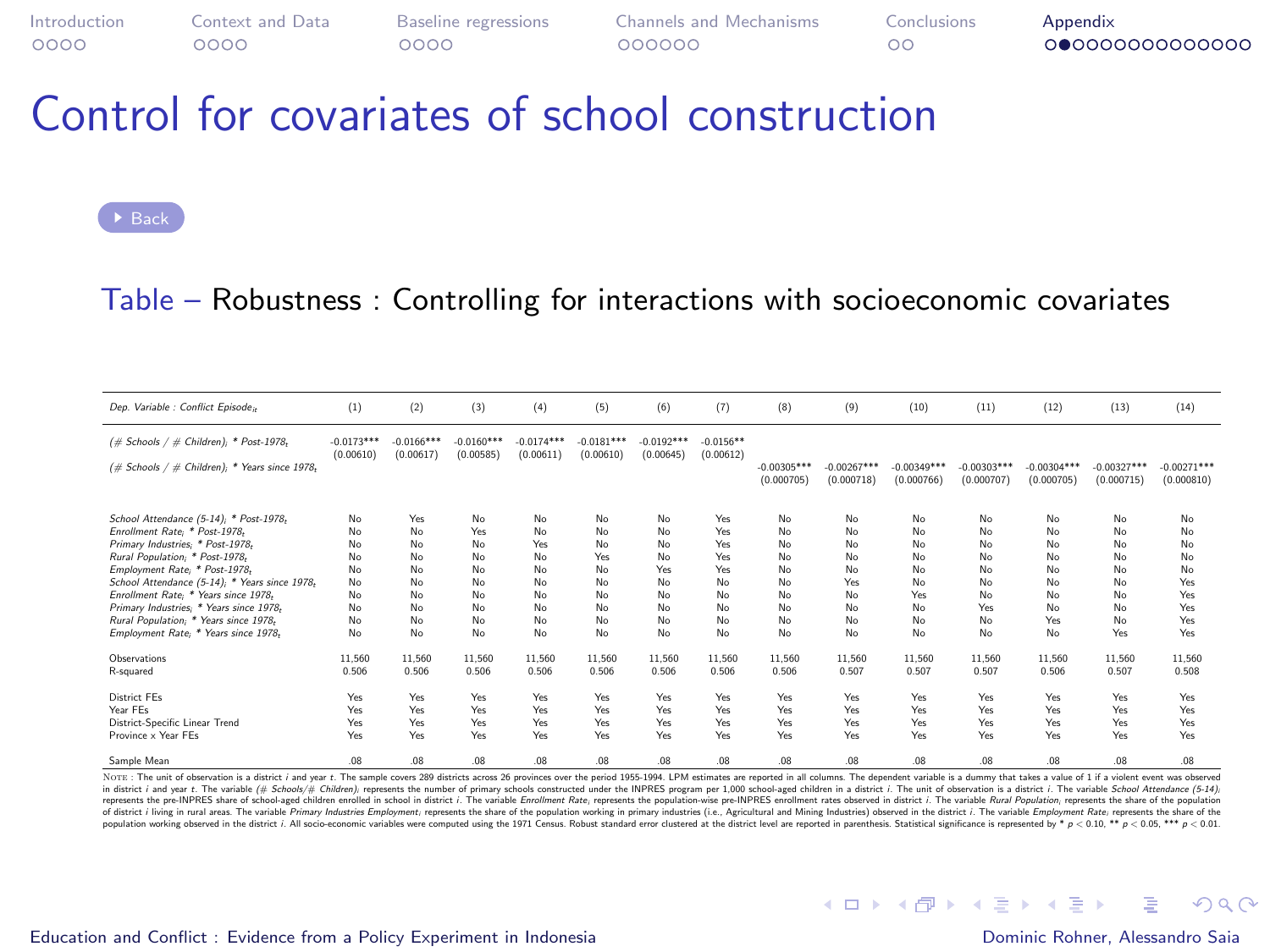### Control for water sanitation program

#### Table – Robustness Main Results - SMH - with Water Sanitation Program

| Dep. Variable : Conflict Episode <sub>it</sub>                  | (1)                      | (2)                     | (3)                       | (4)                         | (5)                         | (6)                         |
|-----------------------------------------------------------------|--------------------------|-------------------------|---------------------------|-----------------------------|-----------------------------|-----------------------------|
| $(\#$ Schools / $\#$ Children); * Post-1978,                    | $-0.0138**$<br>(0.00646) | $-0.0120*$<br>(0.00683) | $-0.0187***$<br>(0.00707) |                             |                             |                             |
| $(\#$ Schools / $\#$ Children); * Years Since 1978 <sub>t</sub> |                          |                         |                           | $-0.00162***$<br>(0.000595) | $-0.00213***$<br>(0.000801) | $-0.00313***$<br>(0.000877) |
| Intensity Water and Sanitation Program; * Post-1978,            | 0.00435<br>(0.0156)      | 0.00783<br>(0.0137)     | 0.00593<br>(0.0193)       |                             |                             |                             |
| Intensity Water and Sanitation Program; * Years since 1978,     |                          |                         |                           | 0.000655<br>(0.00155)       | 0.00152<br>(0.00162)        | 0.000349<br>(0.00215)       |
| Observations<br>R-squared                                       | 11.560<br>0.345          | 11.560<br>0.450         | 11.560<br>0.506           | 11.560<br>0.346             | 11.560<br>0.450             | 11.560<br>0.506             |
| District FFs<br>Year FEs                                        | Yes<br>Yes               | Yes<br>Yes.             | Yes<br>Yes                | Yes<br>Yes                  | Yes<br>Yes                  | Yes<br>Yes                  |
| District-Specific Linear Trend<br>Province x Year FEs           | No<br>No                 | Yes<br>No               | Yes<br>Yes                | No<br>No                    | Yes<br>No                   | Yes<br>Yes                  |
| Sample Mean                                                     | .08 <sub>0</sub>         | .08                     | .08                       | .08                         | .08                         | .08                         |

Notes : The variable Intensity Water and Sanitation Program; represents the intensity of a water sanitation program implemented contemporaneously with INPRES in district i. Standard errors are clustered at the level of districts (kabupate). \*\*\* Significant at the 1% level, \*\* at the 5% level, \* at the 10%.

#### [Education and Conflict : Evidence from a Policy Experiment in Indonesia](#page-0-0) Dominic Rohner, Alessandro Saia

**B** 

 $\Omega$ 

イロメ イ団メ イモメ イモメー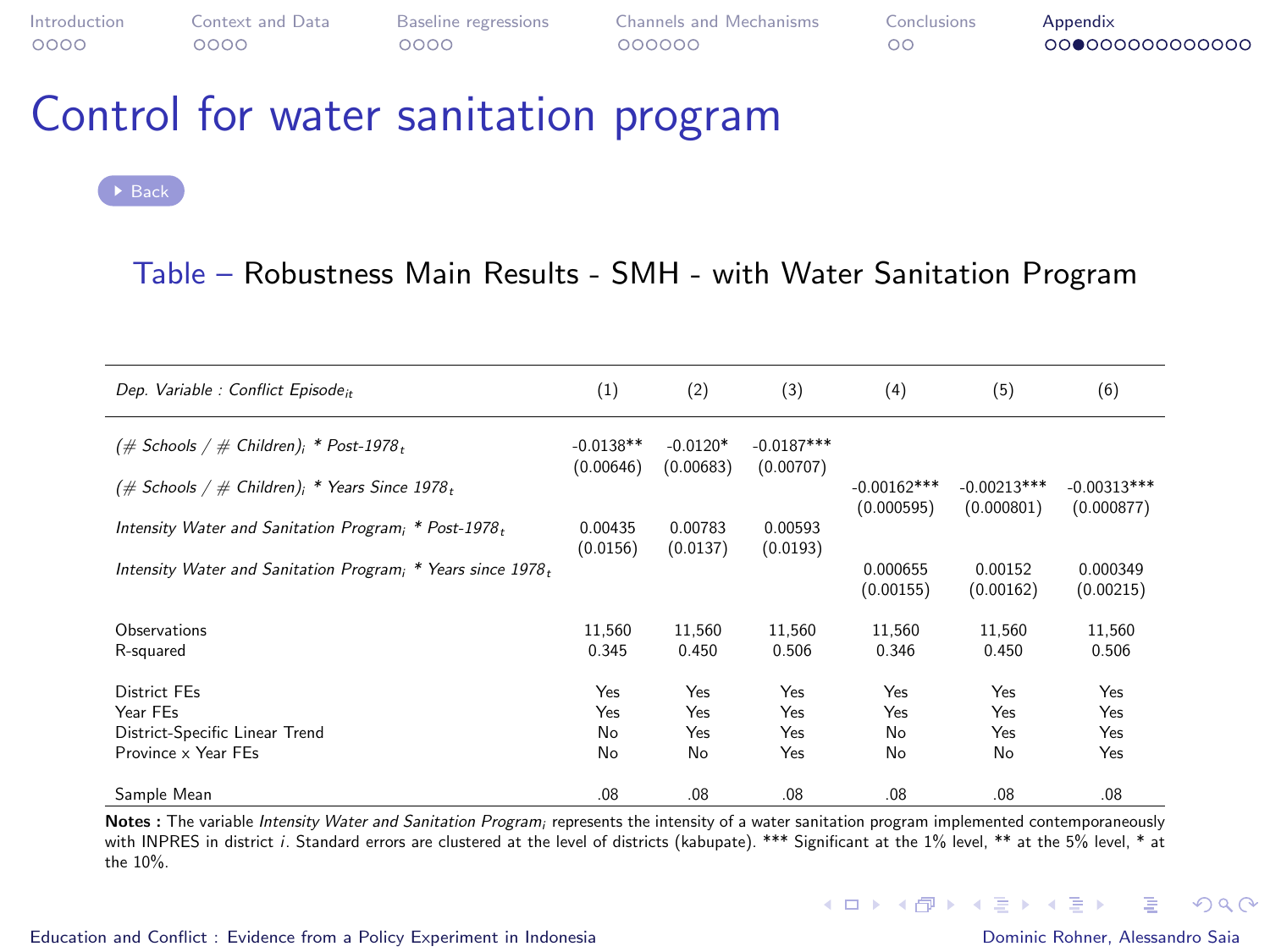### Control for migration

#### $\blacktriangleright$  [Back](#page-0-1)

#### Table – Robustness : Controlling for time-varying migration and rural population

| Dep. Variable : Conflict Episode <sub>it</sub>      | (1)                       | (2)                       | (3)                       | (4)                       | (5)                         | (6)                         | (7)                         | (8)                         |
|-----------------------------------------------------|---------------------------|---------------------------|---------------------------|---------------------------|-----------------------------|-----------------------------|-----------------------------|-----------------------------|
| $(\#$ Schools / $\#$ Children); * Post-1978,        | $-0.0173***$<br>(0.00610) | $-0.0174***$<br>(0.00610) | $-0.0173***$<br>(0.00611) | $-0.0174***$<br>(0.00610) |                             |                             |                             |                             |
| $(\#$ Schools / $\#$ Children); * Years Since 1978; |                           |                           |                           |                           | $-0.00305***$<br>(0.000705) | $-0.00306***$<br>(0.000706) | $-0.00305***$<br>(0.000708) | $-0.00306***$<br>(0.000710) |
| Observations                                        | 11.560                    | 11.560                    | 11,560                    | 11.560                    | 11.560                      | 11.560                      | 11.560                      | 11,560                      |
| R-squared                                           | 0.506                     | 0.506                     | 0.506                     | 0.506                     | 0.506                       | 0.506                       | 0.506                       | 0.506                       |
| Migration <sub>it</sub>                             | No                        | Yes                       | No                        | Yes                       | No                          | Yes                         | No                          | Yes                         |
| Rural Population <sub>it</sub>                      | No                        | No                        | Yes                       | Yes                       | No                          | No                          | Yes                         | Yes                         |
| District FFs                                        | Yes                       | Yes                       | Yes                       | Yes                       | Yes                         | Yes                         | Yes                         | Yes                         |
| Year FEs                                            | Yes                       | Yes                       | Yes                       | Yes                       | Yes                         | Yes                         | Yes                         | Yes                         |
| District-Specific Linear Trend                      | Yes                       | Yes                       | Yes                       | Yes                       | Yes                         | Yes                         | Yes                         | Yes                         |
| Province x Year FEs                                 | Yes                       | Yes                       | Yes                       | Yes                       | Yes                         | Yes                         | Yes                         | Yes                         |

NOTE: The unit of observation is a district i and year t. The sample covers 289 districts across 26 provinces over the period 1955-1994. LPM estimates are reported in all columns. The dependent variable is a dummy that takes a value of 1 if a violent event was observed in district i and year t. Migrations» represents the share of population in a district i and year t having immigrated from another province. Rural Population<sub>it</sub> corresponds to the share of population in a district i and year t living in rural areas. Time-varying measures of migration and rural population were computed using the Indonesian population census of 1971, 1980 and 1990. Robust standard error clustered at the district level are reported in parenthesis. Statistical significance is represented by  $*$  p < 0.10. \*\*  $p < 0.05$ , \*\*\*  $p < 0.01$ .

 $\equiv$ 

 $\Omega$ 

イロメ イ団メ イモメ イモメー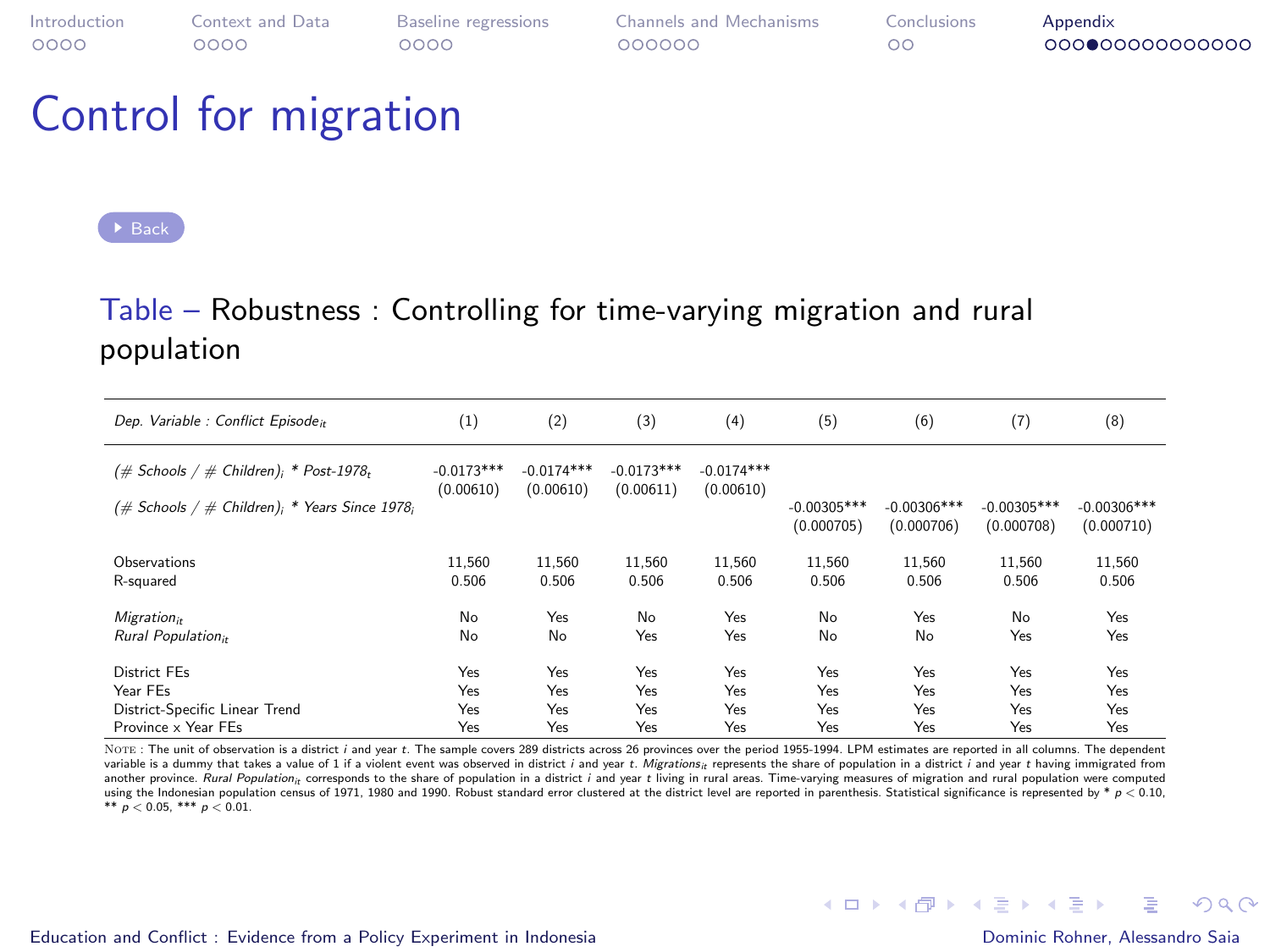$\circ$ 

[Introduction](#page-1-0) [Context and Data](#page-5-0) [Baseline regressions](#page-9-0) [Channels and Mechanisms](#page-13-0) [Conclusions](#page-19-0) [Appendix](#page-21-0)

### Control for climate and oil rents shocks

[Back](#page-0-1)

#### Table – Robustness : Controlling for climate and oil rent shocks

| Dep. Variable : Conflict Episode <sub>it</sub> | (1)                       | (2)                       | (3)                       | (4)                       | (5)                         | (6)                         | (7)                         | (8)                         |
|------------------------------------------------|---------------------------|---------------------------|---------------------------|---------------------------|-----------------------------|-----------------------------|-----------------------------|-----------------------------|
| (# Schools / # Children) * Post-1978           | $-0.0173***$<br>(0.00610) | $-0.0174***$<br>(0.00609) | $-0.0174***$<br>(0.00607) | $-0.0187***$<br>(0.00616) |                             |                             |                             |                             |
| (# Schools / # Children) * Years Since 1978    |                           |                           |                           |                           | $-0.00305***$<br>(0.000705) | $-0.00305***$<br>(0.000704) | $-0.00309***$<br>(0.000703) | $-0.00294***$<br>(0.000690) |
| Observations                                   | 11.560                    | 11.560                    | 11.560                    | 11.560                    | 11.560                      | 11.560                      | 11.560                      | 11,560                      |
| R-squared                                      | 0.506                     | 0.506                     | 0.506                     | 0.506                     | 0.506                       | 0.506                       | 0.507                       | 0.507                       |
| Precipitations <sub>it</sub>                   | No                        | Yes                       | Yes                       | Yes                       | No                          | Yes                         | Yes                         | Yes                         |
| Temperature:                                   | No                        | No                        | Yes                       | Yes                       | No                          | No                          | Yes                         | Yes                         |
| Oil [PRIO-Grid]; x Oil Prices,                 | No                        | No                        | No                        | Yes                       | No                          | No                          | No                          | Yes                         |
| <b>District FEs</b>                            | Yes                       | Yes                       | Yes                       | Yes                       | Yes                         | Yes                         | Yes                         | Yes                         |
| Year FEs                                       | Yes                       | Yes                       | Yes                       | Yes                       | Yes                         | Yes                         | Yes                         | Yes                         |
| District-Specific Linear Trend                 | Yes                       | Yes                       | Yes                       | Yes                       | Yes                         | Yes                         | Yes                         | Yes                         |
| Province x Year FEs                            | Yes                       | Yes                       | Yes                       | Yes                       | Yes                         | Yes                         | Yes                         | Yes                         |

NOTE: The unit of observation is a district i and year t. The sample covers 289 districts across 26 provinces over the period 1955-1994. LPM estimates are reported in all columns. The dependent variable is a dummy that takes a value of 1 if a violent event was observed in district i and year t. The variable (# Schools/# Children); represents the number of primary schools constructed under the INPRES program per 1,000 school-aged children in a district i. Time-varying measures of precipitations and temperature were obtained from the Prio-Grid data. The variable Oil IPrio-Grid takes a value of 1 if oil has been depleted in district <sup>i</sup> over the period. World oil prices were retrieved from the [BP Statistical Review of World Energy Prices\)](https://www.bp.com/en/global/corporate/energy-economics/statistical-review-of-world-energy/oil/oil-prices.html) (additional details are provided in the text). Robust standard error clustered at the district level are reported in parenthesis. Statistical significance is represented by \*  $p < 0.10$ . \*\*  $p < 0.05$ . \*\*\*  $p < 0.01$ .

**KORK EXTERNS AND KOACH**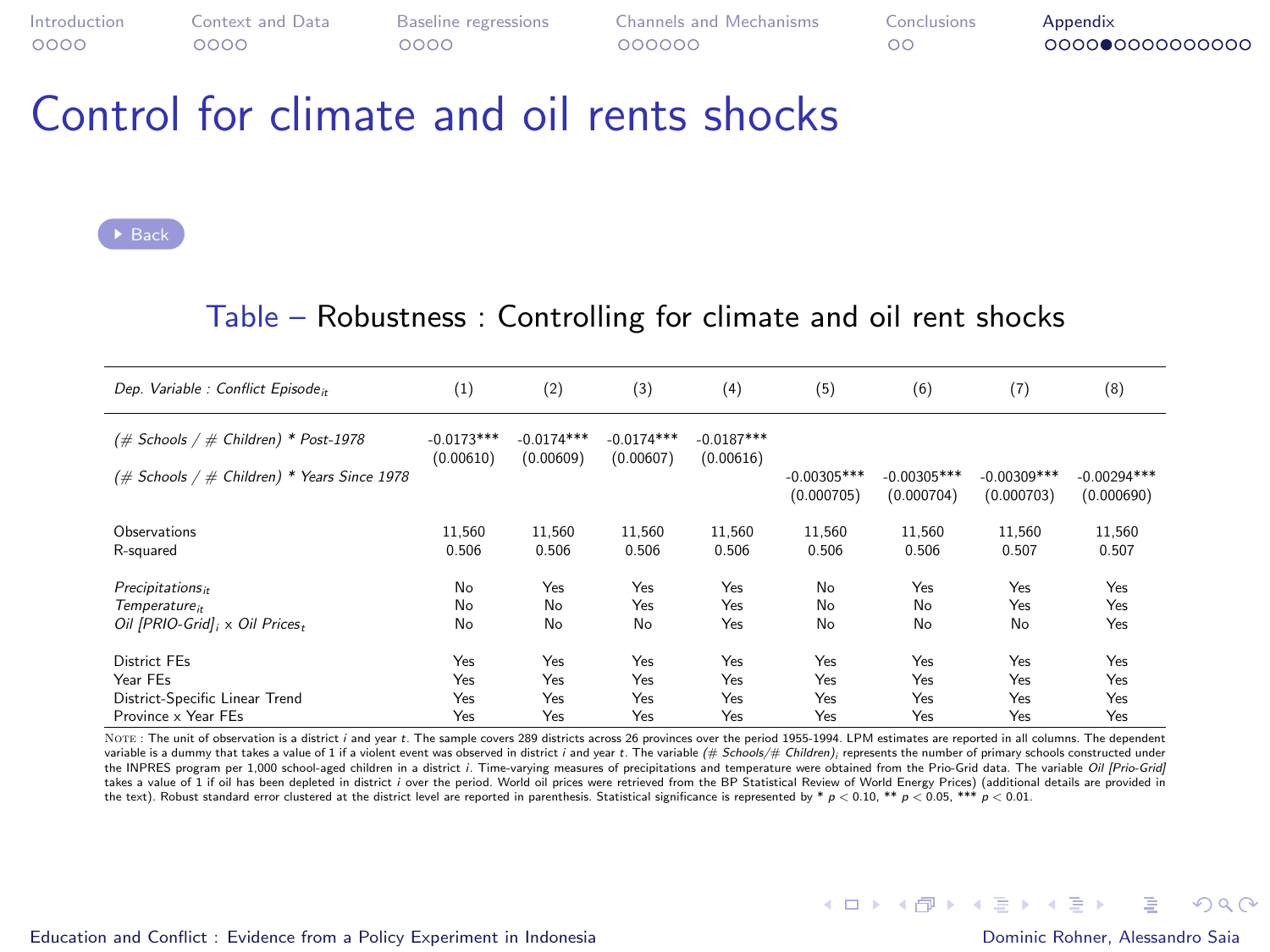### Intensive margin

[Back](#page-0-1)

#### Table – Robustness : Intensive margin

|                                                     | $^{(1)}$        | (2)              | (3)                    | (4)             | (5)              | (6)               |
|-----------------------------------------------------|-----------------|------------------|------------------------|-----------------|------------------|-------------------|
| Dep. Variable :                                     | $log(Days+1)_h$ | $log(Weeks+1)_i$ | $log(M on this + 1)_n$ | $log(Days+1)it$ | $log(Weeks+1)_n$ | $log(Months+1)_n$ |
|                                                     |                 |                  |                        |                 |                  |                   |
| $(\#$ Schools / $\#$ Children); * Post-1978,        | $-0.0122**$     | $-0.0135**$      | $-0.0139***$           |                 |                  |                   |
|                                                     | (0.0493)        | (0.0111)         | (0.00378)              |                 |                  |                   |
| $(\#$ Schools / $\#$ Children); * Years Since 1978, |                 |                  |                        | $-0.00191$      | $-0.00227*$      | $-0.00250***$     |
|                                                     |                 |                  |                        |                 |                  |                   |
|                                                     |                 |                  |                        | (0.211)         | (0.0515)         | (0.00148)         |
|                                                     |                 |                  |                        |                 |                  |                   |
| Observations                                        | 11.560          | 11.560           | 11.560                 | 11.560          | 11.560           | 11.560            |
| R-squared                                           | 0.688           | 0.681            | 0.654                  | 0.688           | 0.681            | 0.654             |
|                                                     |                 |                  |                        |                 |                  |                   |
| <b>District FEs</b>                                 | Yes             | Yes              | Yes                    | Yes             | Yes              | Yes               |
| Year FFs                                            | Yes             | Yes              | Yes                    | Yes             | Yes              | Yes               |
| District-Specific Linear Trend                      | Yes             | Yes              | Yes                    | Yes             | Yes              | Yes               |
| Province x Year FEs                                 | Yes             | Yes              | Yes                    | Yes             | Yes              | Yes               |

NOTE: The unit of observation is a district i and year t. The sample covers 289 districts across 26 provinces over the period 1955-1994. OLS estimates are reported in all columns. The dependent variable is defined as the (log) number of days, weeks or months featuring newspaper articles in the Sydney Morning Herald referring to conflict events in district i in year t. Robust standard error clustered at the district level are reported in parenthesis. Statistical significance is represented by \*  $p < 0.10$ , \*\*  $p < 0.05$ . \*\*\*  $p < 0.01$ .

后

 $\Omega$ 

 $\left\{ \begin{array}{ccc} 1 & 0 & 0 \\ 0 & 1 & 0 \end{array} \right.$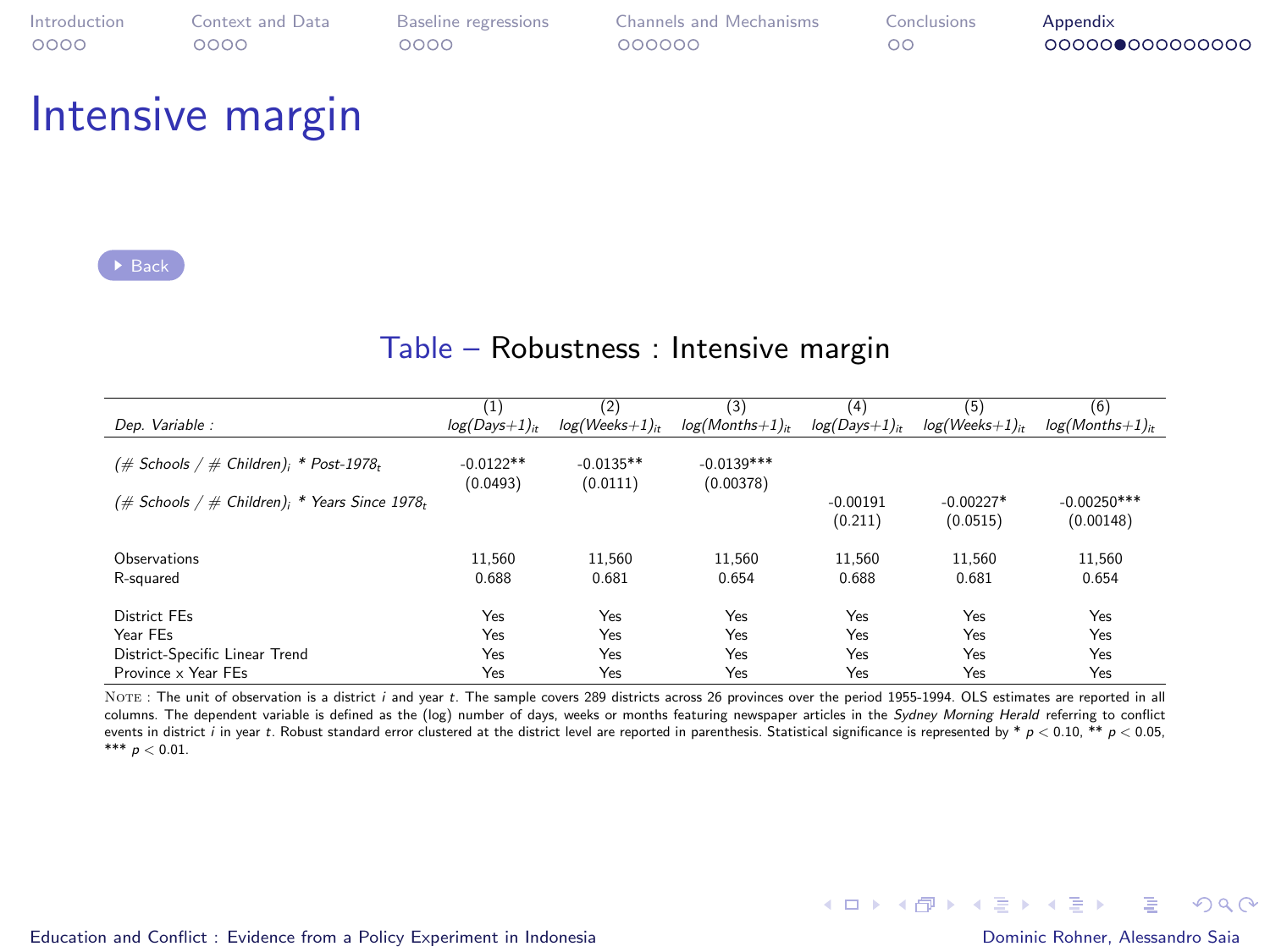### Alternative conflict data : GDELT

#### Table – Results with GDELT

|                                                  |                           |                            | All Conflict Events.      |                             | Conflicts [18-20] <sup>*</sup> |                            |                           |                             |
|--------------------------------------------------|---------------------------|----------------------------|---------------------------|-----------------------------|--------------------------------|----------------------------|---------------------------|-----------------------------|
| Dep. Variable : Conflict Episode.,               | $^{(1)}$                  | (2)                        | (3)                       | (4)                         | (5)                            | (6)                        | (7)                       | (8)                         |
| # Children); * Years Since 1978,<br>(# Schools / | $-0.000311$<br>(0.000883) | $-0.00170**$<br>(0.000716) | $-0.000965$<br>(0.000971) | $-0.00252***$<br>(0.000676) | $-0.000454$<br>(0.000605)      | $-0.00153**$<br>(0.000613) | $-0.000919$<br>(0.000677) | $-0.00217***$<br>(0.000620) |
| Observations<br>R-squared                        | 4.624<br>0.353            | 9.826<br>0.564             | 4.624<br>0.419            | 9.826<br>0.616              | 4.624<br>0.325                 | 9.826<br>0.510             | 4.624<br>0.388            | 9.826<br>0.568              |
| District FEs<br>Year FEs<br>Province x Year FFs  | Yes<br>Yes<br>No          | Yes<br>Yes<br>No           | Yes<br>Yes<br>Yes         | Yes<br>Yes<br>Yes           | Yes<br>Yes<br>No               | Yes<br>Yes<br>No           | Yes<br>Yes<br>Yes         | Yes<br>Yes<br>Yes           |
| Time-Window                                      | 1979-1994                 | 1979-2012                  | 1979-1994                 | 1979-2012                   | 1979-1994                      | 1979-2012                  | 1979-1994                 | 1979-2012                   |
| Sample Mean                                      | - 1                       | .39                        | $\cdot$                   | .39                         | .06                            | .25                        | .06                       | .25                         |

Notes : Standard errors are clustered at the level of districts (kabupate). \*\*\* Significant at the 1% level, \*\* at the 5% level, \* at the 10%.

[Education and Conflict : Evidence from a Policy Experiment in Indonesia](#page-0-0) **Dominic Rohner, Alessandro Saia** Dominic Rohner, Alessandro Saia

**KORK ERKERK ERKADEL**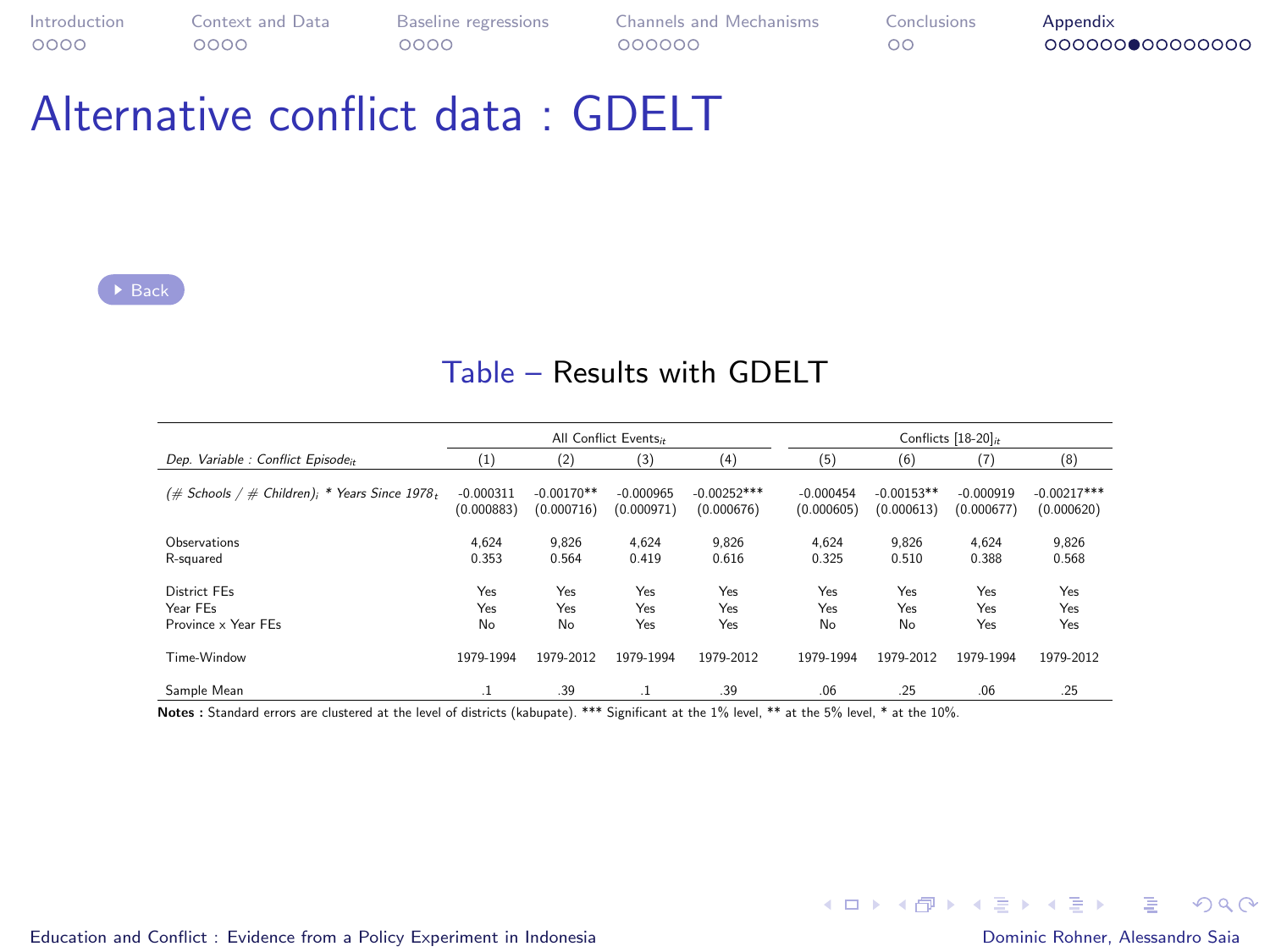### Alternative conflict data : ICEWS

#### Table – Results with ICEWS

|                                                     |                          | All Conflict Episodes <sub>it</sub> | Conflicts $[18-20]_{it}$  |                           |  |
|-----------------------------------------------------|--------------------------|-------------------------------------|---------------------------|---------------------------|--|
| Dep. Variable : Conflict Episodeit                  | (1)                      | (2)                                 | (3)                       | (4)                       |  |
| $(\#$ Schools / $\#$ Children); * Years Since 1978, | $-0.00130$<br>(0.000819) | $-0.00225**$<br>(0.00112)           | $-0.00117*$<br>(0.000627) | $-0.00134*$<br>(0.000782) |  |
| Observations<br>R-squared                           | 5.202<br>0447            | 5.202<br>0.516                      | 5.202<br>0.372            | 5.202<br>0447             |  |
| District FFs<br>Year FFs<br>Province x Year FFs     | Yes<br>Yes<br>No         | Yes<br>Yes<br>Yes                   | Yes<br>Yes<br>No          | Yes<br>Yes<br>Yes         |  |
| Time-Window                                         | 1995-2012                | 1995-2012                           | 1995-2012                 | 1995-2012                 |  |
| Sample Mean                                         | $\cdot$ <sup>4</sup>     | $\cdot$ <sup>4</sup>                | .26                       | .26                       |  |

Notes : Standard errors are clustered at the level of districts (kabupate). \*\*\* Significant at the 1% level, \*\* at the 5% level, \* at the 10%.

[Education and Conflict : Evidence from a Policy Experiment in Indonesia](#page-0-0) **Dominic Rohner, Alessandro Saia** Dominic Rohner, Alessandro Saia

K ロ ▶ K 個 ▶ K 듣 ▶ K 듣 ▶ 「 듣 → 9 Q Q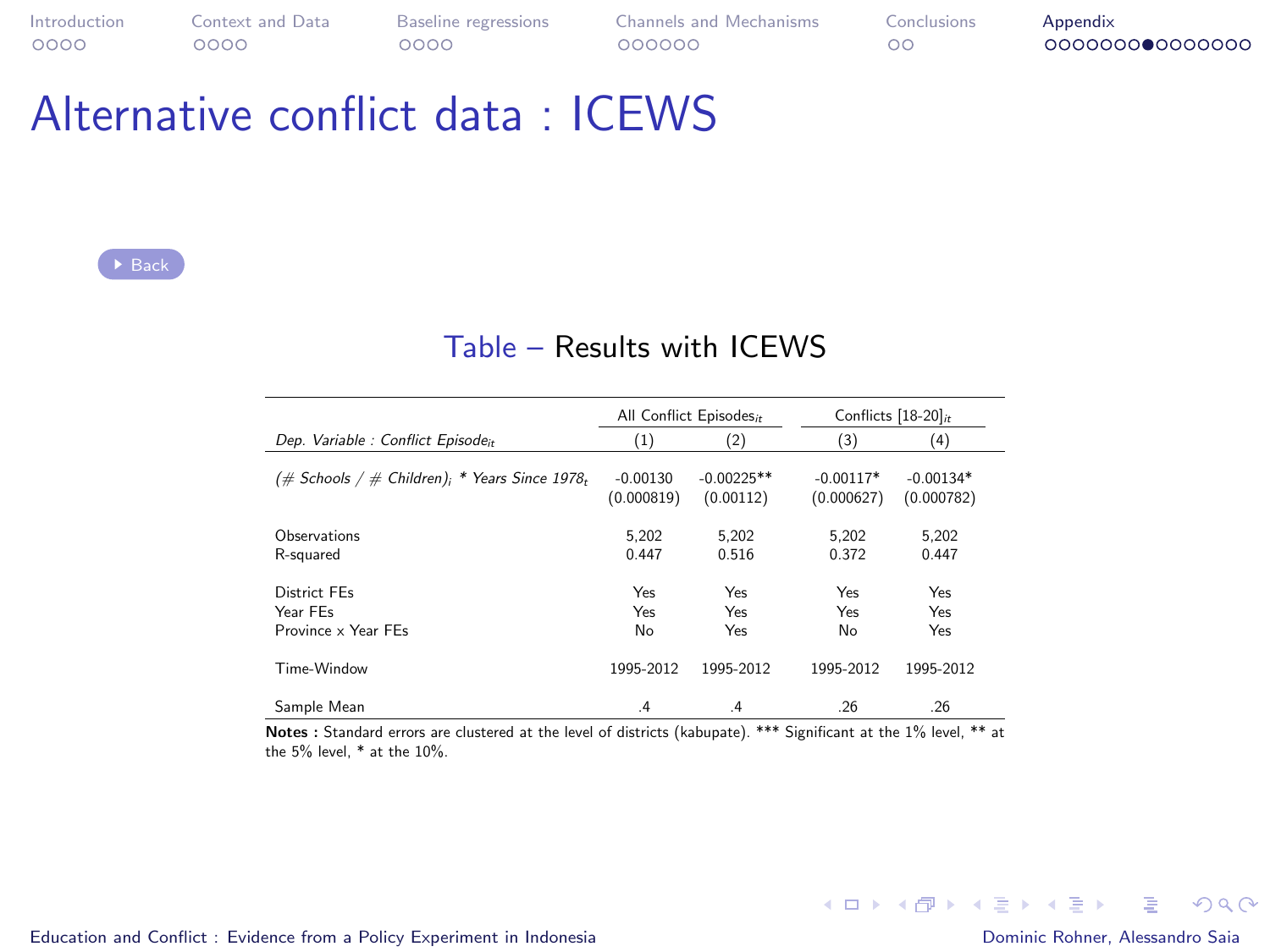### <span id="page-29-0"></span>Monte Carlo with subset keywords I

Figure – Average conflict episodes estimated using 1,000 groups of conflict-related keywords



 $\text{NOTE}$ : The figure shows the distribution of the average conflict likelihood obtained using 1,000 different samples. Each sample was created by randomly drawing only two-thirds of the baseline keywords. The dashed line represents the average number of conflict episodes obtained using in the full baseline set of keywords. **K ロ ト K 何 ト K ヨ ト K ヨ** 

 $\Omega$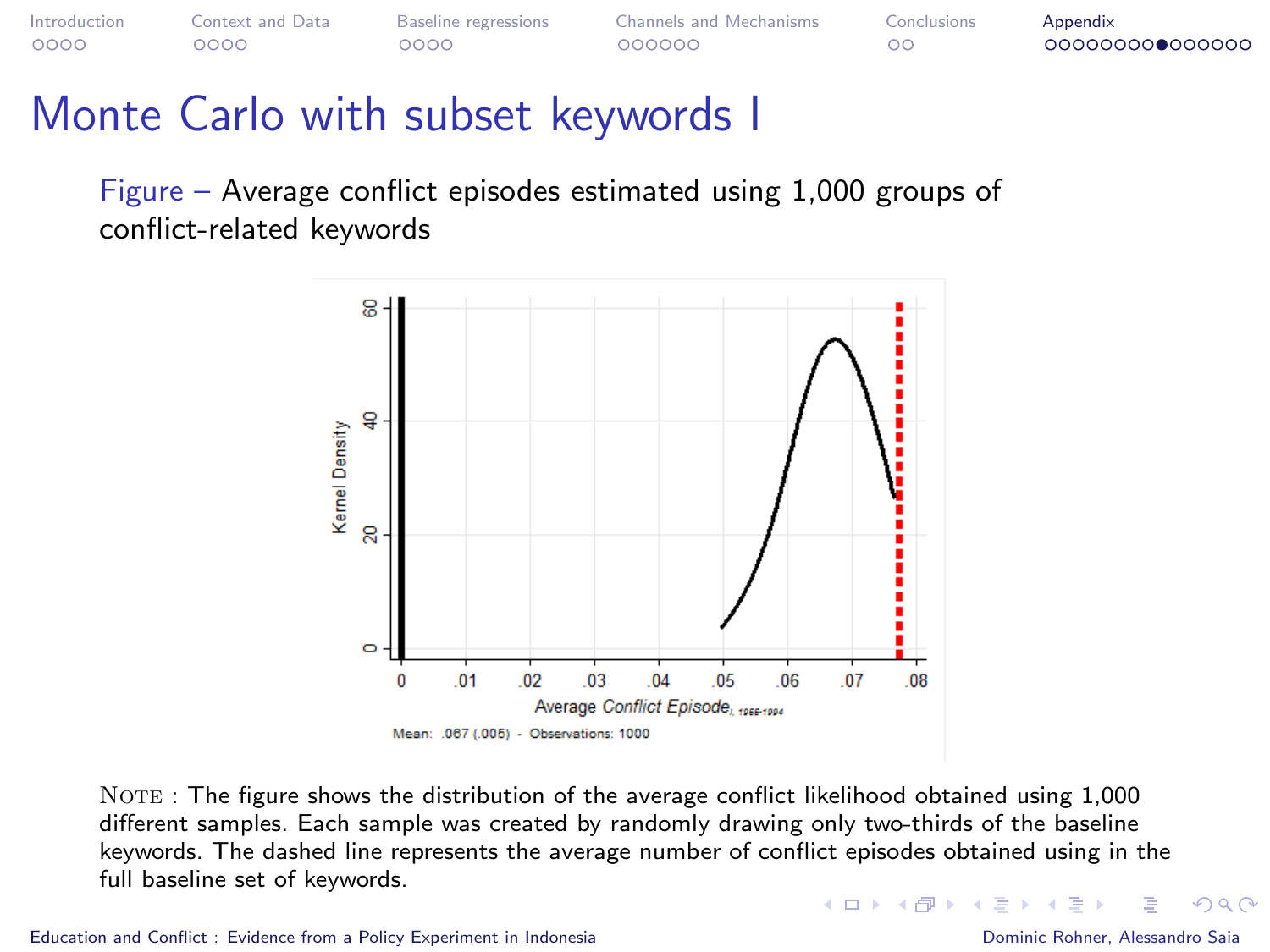<span id="page-30-0"></span>

# Monte Carlo with subset keywords II

Figure – Distribution of coefficients estimated using 1,000 groups of conflict-related keywords



### A) Column 3 in baseline Table  $B$ ) Column 6 in baseline Table

NOTE : The figure shows the distribution of coefficients estimated using 1,000 different samples. Each sample was created by randomly drawing two thirds of the baseline keywords. The dashed line represents the point estimate of the corresponding coefficient obt[aine](#page-29-0)d [us](#page-31-0)[in](#page-29-0)[g a](#page-30-0)[ll](#page-31-0) [b](#page-20-0)[as](#page-21-0)[elin](#page-35-0)[e](#page-20-0) [k](#page-21-0)[eyw](#page-35-0)[ord](#page-0-0)[s.](#page-35-0)

 $\Omega$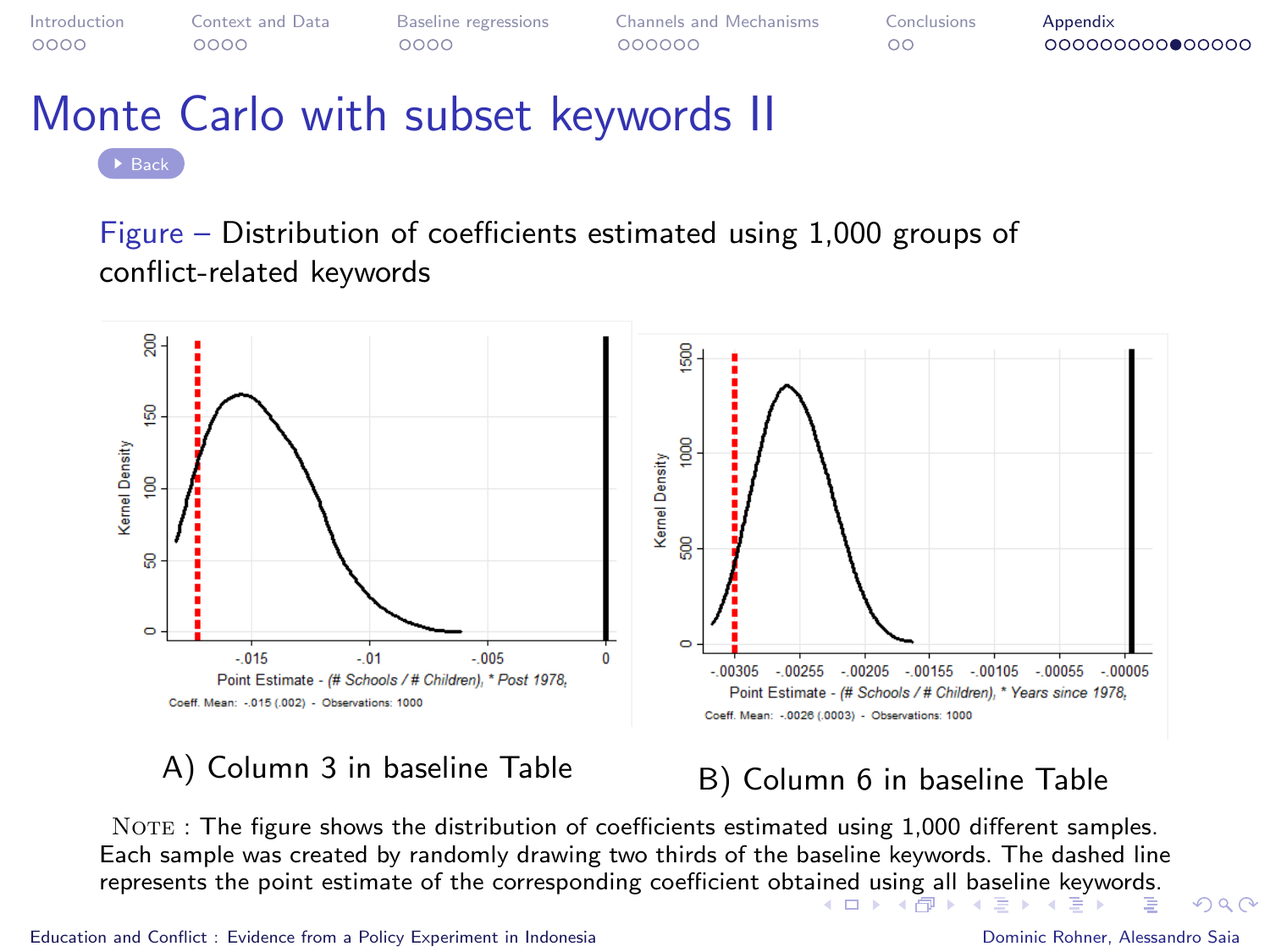<span id="page-31-0"></span>

| Introduction | Context and Data | Baseline regressions | Channels and Mechanisms | Conclusions | Appendix        |
|--------------|------------------|----------------------|-------------------------|-------------|-----------------|
| 0000         | 2000             | ೦೦೦೦                 | 000000                  | nс          | 000000000000000 |

### Extended keywords and alternative source I

 $\triangleright$  [Back](#page-0-1)

#### Table – Robustness : Alternative sources 1/2

|                                              | $_{(1)}$     | $^{(2)}$     | (3)         | (4)        | (5)         | (6)       | (7)          | (8)          |
|----------------------------------------------|--------------|--------------|-------------|------------|-------------|-----------|--------------|--------------|
| Dep. Variable : Conflict Episoden            | <b>SMH</b>   | <b>SMH</b>   | SMH-Broad   | SMH-Broad  | CT          | CT        | $SMH + CT$   | $SMH + CT$   |
| $(\#$ Schools / $\#$ Children); * Post-1978, | $-0.0127***$ | $-0.0173***$ | $-0.00912*$ | $-0.00988$ | $-0.00710*$ | 0.000292  | $-0.0161***$ | $-0.0197***$ |
|                                              | (0.00448)    | (0.00610)    | (0.00496)   | (0.00847)  | (0.00388)   | (0.00564) | (0.00474)    | (0.00677)    |
| Observations                                 | 11.560       | 11.560       | 11.560      | 11.560     | 11.560      | 11.560    | 11.560       | 11.560       |
| R-squared                                    | 0.345        | 0.506        | 0.375       | 0.544      | 0.325       | 0.460     | 0.392        | 0.545        |
| District FEs                                 | Yes          | Yes          | Yes         | Yes        | Yes         | Yes       | Yes          | Yes          |
| Year FFs                                     | Yes          | Yes          | Yes         | Yes        | Yes         | Yes       | Yes          | Yes          |
| District-Specific Linear Trend               | No           | Yes          | <b>No</b>   | Yes        | No          | Yes       | No           | Yes          |
| Province x Year FFs                          | No           | Yes          | No          | Yes        | No          | Yes       | No           | Yes          |
| Sample Mean                                  | .08          | .08.         | .13         | .13        | .06         | .06       | .11          | .11          |

The unit of observation is a district <sup>i</sup> and year <sup>t</sup>. The dataset covers 289 districts across 26 provinces over the period 1955-1994. LPM estimates are reported in all columns. The dependent variable is a dummy that takes a value of 1 if a violent event was observed in district <sup>i</sup> in year <sup>t</sup>. Robust standard error clustered at the district level are reported in parenthesis. Statistical significance is represented by \*  $p < 0.10$ , \*\*  $p < 0.05$ , \*\*\*  $p < 0.01$ .

[Education and Conflict : Evidence from a Policy Experiment in Indonesia](#page-0-0) Dominic Rohner, Alessandro Saia

 $\Omega$ 

メロトメ 御 トメ 君 トメ 君 トー 君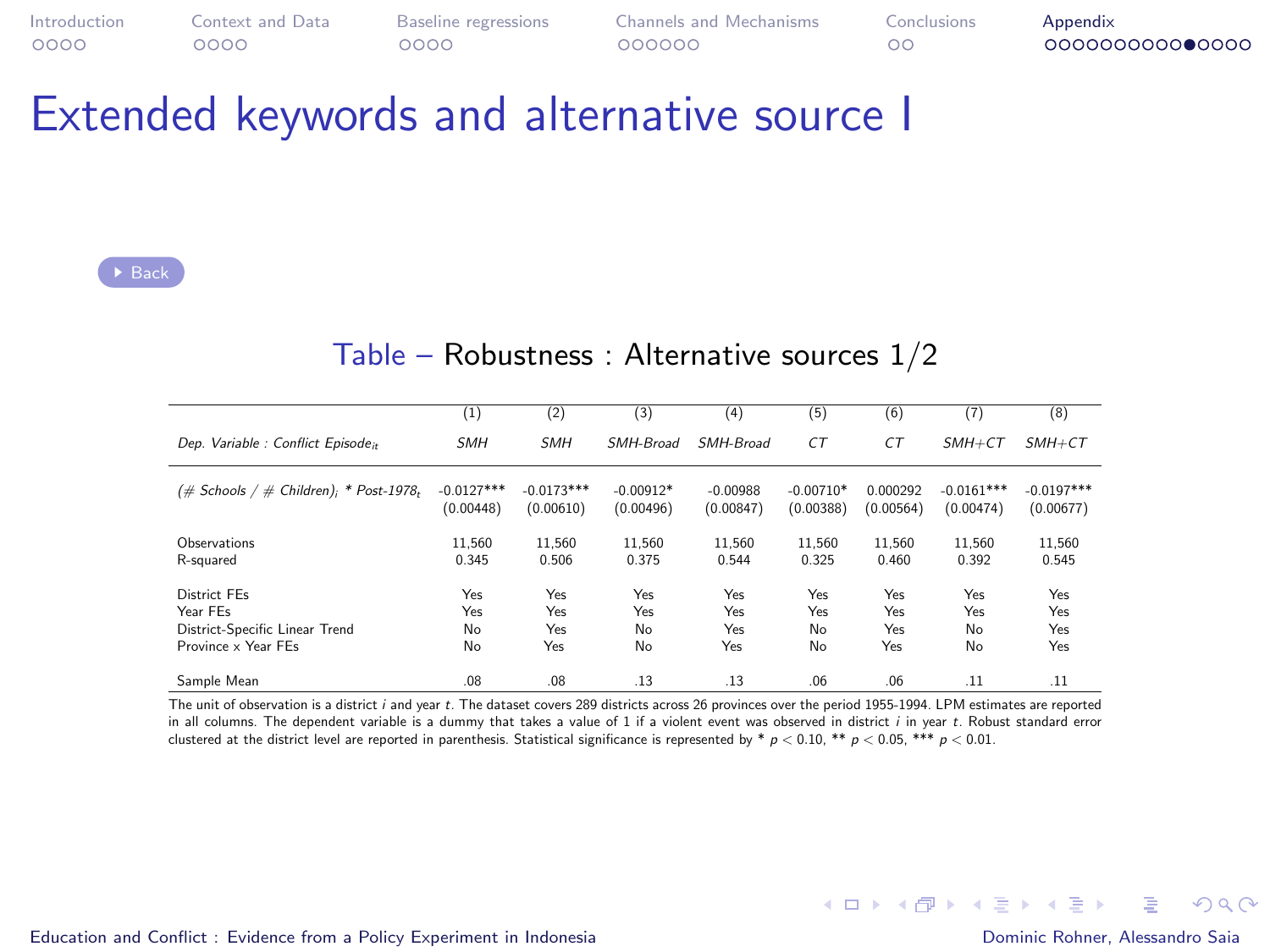| Introduction | Context and Data | Baseline regressions | <b>Channels and Mechanisms</b> | Conclusions | Appendix        |
|--------------|------------------|----------------------|--------------------------------|-------------|-----------------|
| 0000         | ೦೦೦೦             | 0000                 | 000000                         |             | 000000000000000 |

### Extended keywords and alternative source II

#### Table – Robustness : Alternative sources 2/2

|                                                                 | $\left(1\right)$<br><b>SMH</b> | (2)<br><b>SMH</b> | (3)<br>SMH-Broad | (4)<br>SMH-Broad | (5)<br>CT     | (6)<br>CT    | (7)<br>$SMH+CT$ | (8)<br>$SMH + CT$ |
|-----------------------------------------------------------------|--------------------------------|-------------------|------------------|------------------|---------------|--------------|-----------------|-------------------|
| Dep. Variable : Conflict Episode:                               |                                |                   |                  |                  |               |              |                 |                   |
| $(\#$ Schools / $\#$ Children); * Years Since 1978 <sub>t</sub> | $-0.00146***$                  | $-0.00305***$     | $-0.00133***$    | $-0.00256***$    | $-0.000882**$ | $-0.00118**$ | $-0.00176***$   | $-0.00321***$     |
|                                                                 | (0.000421)                     | (0.000705)        | (0.000449)       | (0.000856)       | (0.000348)    | (0.000512)   | (0.000432)      | (0.000786)        |
| Observations                                                    | 11.560                         | 11.560            | 11.560           | 11.560           | 11.560        | 11.560       | 11.560          | 11.560            |
| R-squared                                                       | 0.346                          | 0.506             | 0.375            | 0.545            | 0.325         | 0.460        | 0.392           | 0.546             |
| District FFs                                                    | Yes                            | Yes               | Yes              | Yes              | Yes           | Yes          | Yes             | Yes               |
| Year FFs                                                        | Yes                            | Yes               | Yes              | Yes              | Yes           | Yes          | Yes             | Yes               |
| District-Specific Linear Trend                                  | No                             | Yes               | No               | Yes              | No            | Yes          | No              | Yes               |
| Province x Year FFs                                             | No                             | Yes               | No               | Yes              | No            | Yes          | No              | Yes               |
| Sample Mean                                                     | .08                            | .08               | .13              | .13              | .06           | .06          | .06             | .06               |

The unit of observation is a district *i* and year t. The dataset covers 289 districts across 26 provinces over the period 1955-1994. LPM estimates are reported in all columns.<br>The dependent variable is a dummy that takes reported in parenthesis. Statistical significance is represented by \*  $p < 0.10$ , \*\*  $p < 0.05$ , \*\*\*  $p < 0.01$ .

[Education and Conflict : Evidence from a Policy Experiment in Indonesia](#page-0-0) Dominic Rohner, Alessandro Saia

**KORK EXTERNS AND KOACH**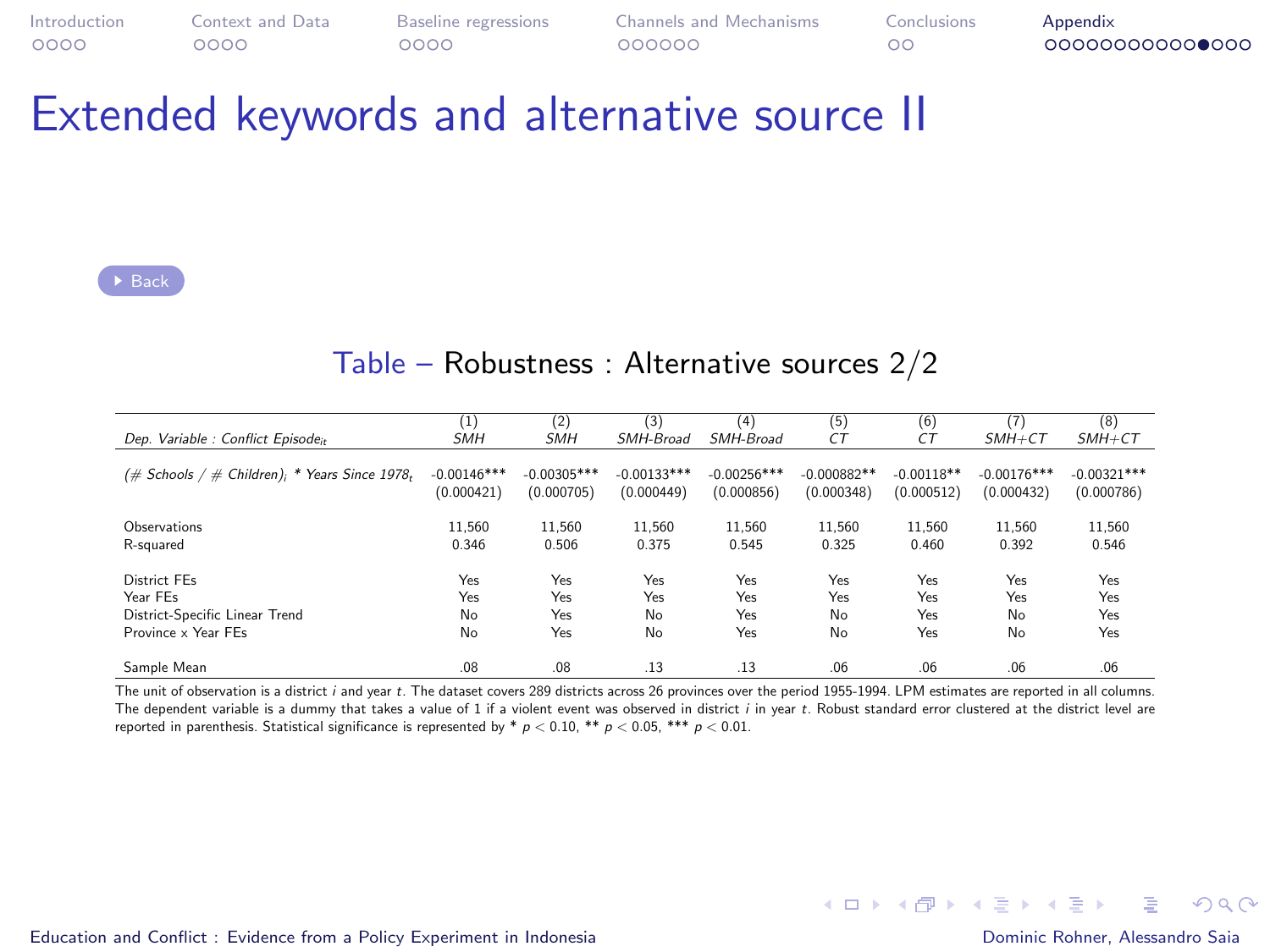### Robustness province level

 $\rightarrow$  [Back](#page-0-1)

#### Table – Robustness Province Level

|                                                                       |                         | Dummy Conflict <sub>nt</sub> |                          | ( $log$ ) Districts with Conflict <sub>nt</sub> |
|-----------------------------------------------------------------------|-------------------------|------------------------------|--------------------------|-------------------------------------------------|
| Dep. Variable:                                                        | (1)                     | (2)                          | (3)                      | (4)                                             |
| $(\#$ Schools / $\#$ Children) <sub>n</sub> * Post-1978 <sub>t</sub>  | $-0.0434**$<br>(0.0220) |                              | $-0.0695***$<br>(0.0219) |                                                 |
| (# Schools / # Children) <sub>p</sub> * Years Since 1978 <sub>t</sub> |                         | $-0.00432**$<br>(0.00212)    |                          | $-0.00777***$<br>(0.00215)                      |
| Observations                                                          | 1.040                   | 1.040                        | 1.040                    | 1.040                                           |
| R-sauared                                                             | 0.620                   | 0.620                        | 0.679                    | 0.680                                           |
| Province FFs<br>Year FFs                                              | Yes<br>Yes              | Yes<br>Yes                   | Yes<br>Yes               | Yes<br>Yes                                      |
| Sample Mean                                                           | .45                     | .45                          | .4511                    | .4511                                           |

Notes : \*\*\* Significant at the 1% level, \*\* at the 5% level, \* at the 10%.

G.

 $QQ$ 

イロメ イ団メ イモメ イモメー

[Education and Conflict : Evidence from a Policy Experiment in Indonesia](#page-0-0) **Dominic Rohner, Alessandro Saia** Dominic Rohner, Alessandro Saia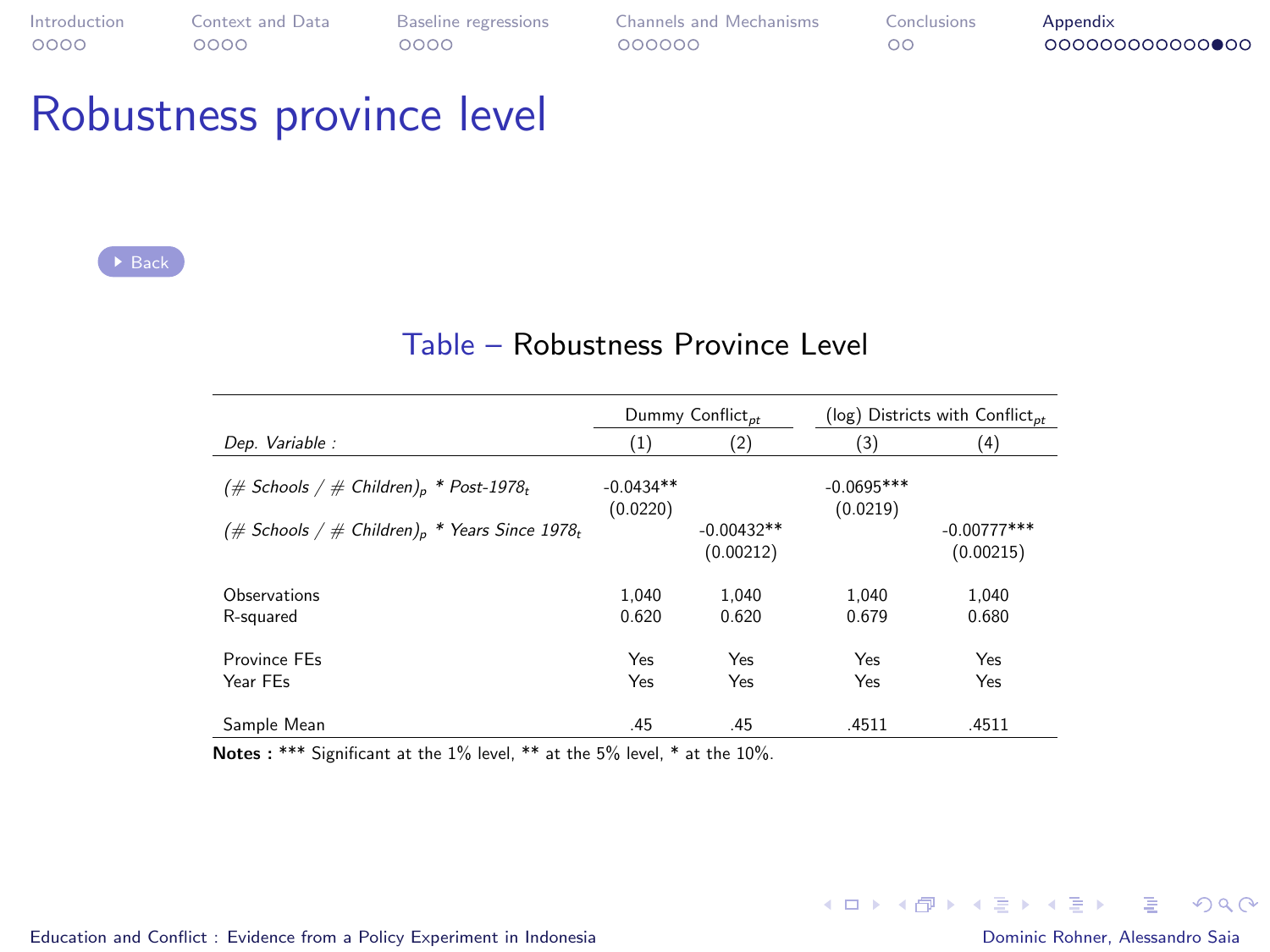<span id="page-34-0"></span>

| Introduction | Context and Data | <b>Baseline</b> regressions | <b>Channels and Mechanisms</b> | Conclusions | Appendix        |
|--------------|------------------|-----------------------------|--------------------------------|-------------|-----------------|
| 0000         | ററററ             | റററെ                        | 000000                         | ററ          | 000000000000000 |
|              |                  |                             |                                |             |                 |

### Logit

[Back](#page-0-1)

#### Table – Impact of INPRES school construction on conflict : Fixed effects logit estimator

| Dep. Variable : Conflict Episode <sub>it</sub>                             | (1)                   | (2)                                       | (3)                    | (4)                     |
|----------------------------------------------------------------------------|-----------------------|-------------------------------------------|------------------------|-------------------------|
| $(\text{# Schools}/\text{# Children})$ <sup>*</sup> Post-1978 <sub>t</sub> | $-0.435**$<br>(0.209) | $-0.970***$<br>(0.307)                    |                        |                         |
| $(\text{\# Schools / \# Children})_i$ * Years since 1978,                  |                       |                                           | $-0.0323*$<br>(0.0169) | $-0.0783**$<br>(0.0374) |
| Pseudo R-squared<br>Observations                                           | 0.281<br>5.920        | 0.386<br>5.920                            | 0.280<br>5.920         | 0.386<br>5,920          |
| District FEs<br>Year FEs<br>District-Specific Linear Trend                 | Yes<br>Yes<br>No      | Yes<br>Yes<br>Yes                         | Yes<br>Yes<br>No       | Yes<br>Yes<br>Yes       |
| Sample Mean<br>$-$<br>$\cdots$<br>$-$<br>$\overline{\phantom{a}}$          | .14                   | .14<br>$\sim$ $\sim$ $\sim$ $\sim$ $\sim$ | .14<br>$\overline{a}$  | .14                     |

Note : The unit of observation is a district <sup>i</sup> and year <sup>t</sup>. The full sample covers 289 districts across 26 provinces over the period 1955-1994. Fixed effects logit estimates are reported in all columns. The dependent variable is a dummy that takes a value of 1 if a violent event was observed in district <sup>i</sup> and year <sup>t</sup>. Robust standard error clustered at the district level are reported in parenthesis. Statistical significance is represented by \*  $p < 0.10$ , \*\*  $p < 0.05$ , \*\*\*  $p < 0.01$ . **KORK EXTERNS AND KOACH**